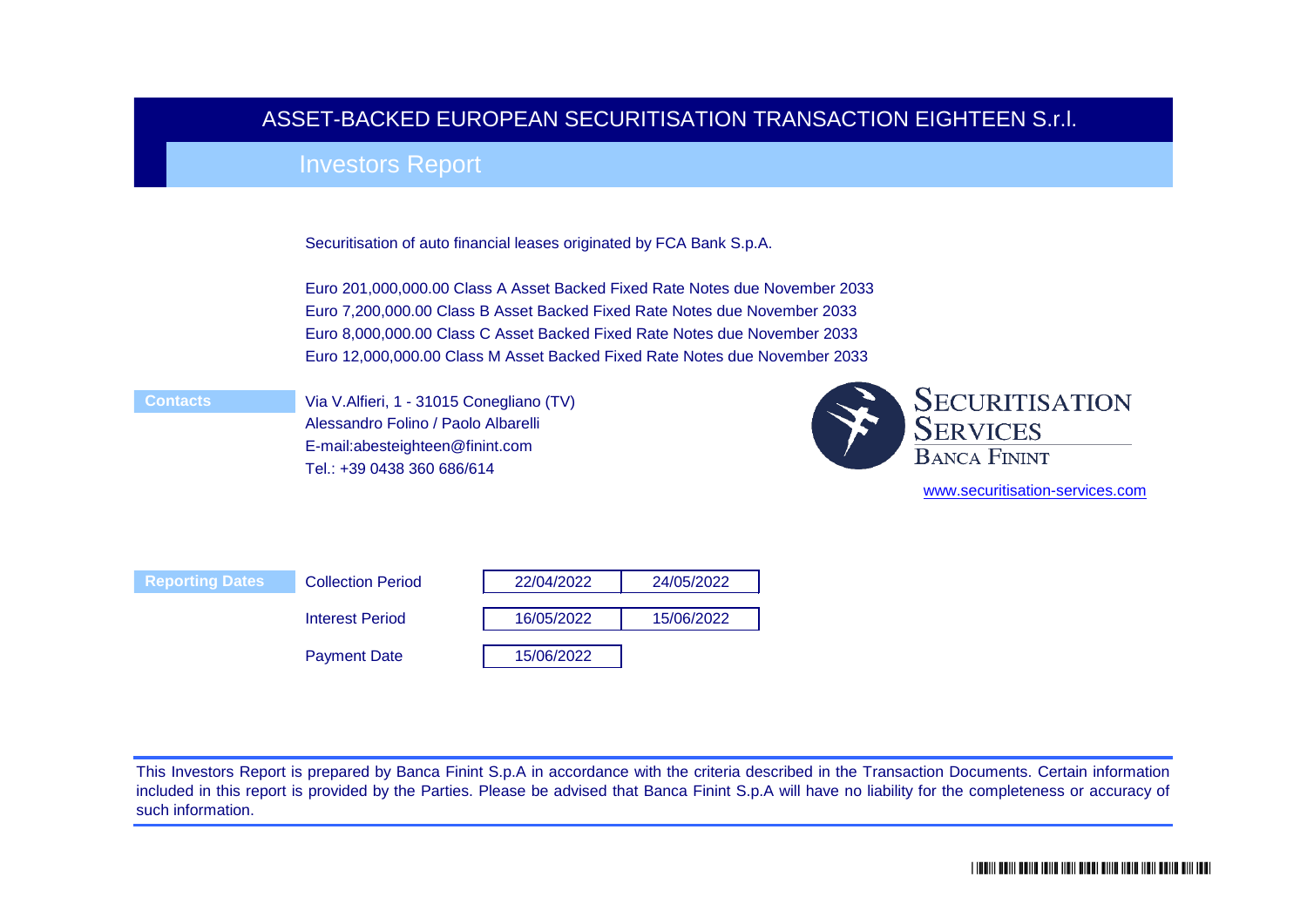# **1. Transaction overview**

### **Principal Parties**

| <b>Issuer</b>                                | Asset-Backed European Securitisation Transaction Eighteen S.r.l.                                                                                                                                                                                                                                                                                                                                                                                                                                                    |
|----------------------------------------------|---------------------------------------------------------------------------------------------------------------------------------------------------------------------------------------------------------------------------------------------------------------------------------------------------------------------------------------------------------------------------------------------------------------------------------------------------------------------------------------------------------------------|
| Originator/Servicer                          | FCA Bank S.p.A.                                                                                                                                                                                                                                                                                                                                                                                                                                                                                                     |
| Arrangers                                    | BNP Paribas; Natixis S.A., Milan Branch; Crédit Agricole Corporate & Investment Bank, Milan Branch and<br><b>Unicredit Bank AG</b>                                                                                                                                                                                                                                                                                                                                                                                  |
| Representative of the Noteholders            | Banca Finint S.p.A.                                                                                                                                                                                                                                                                                                                                                                                                                                                                                                 |
| <b>Calculation Agent</b>                     | Banca Finint S.p.A.                                                                                                                                                                                                                                                                                                                                                                                                                                                                                                 |
| <b>Account Bank</b>                          | <b>BNP Paribas Securities Services, Milan Branch</b>                                                                                                                                                                                                                                                                                                                                                                                                                                                                |
| <b>Principal Paying Agent</b>                | <b>BNP Paribas Securities Services, Milan Branch</b>                                                                                                                                                                                                                                                                                                                                                                                                                                                                |
| <b>Corporate Servicer</b>                    | FCA Bank S.p.A.                                                                                                                                                                                                                                                                                                                                                                                                                                                                                                     |
| <b>Corporate Administrator</b>               | Banca Finint S.p.A.                                                                                                                                                                                                                                                                                                                                                                                                                                                                                                 |
| <b>Back-up Servicer Facilitator</b>          | Zenith Service S.p.A.                                                                                                                                                                                                                                                                                                                                                                                                                                                                                               |
| <b>Stichting Corporate Services Provider</b> | Wilmington Trust SP Services (London) Limited                                                                                                                                                                                                                                                                                                                                                                                                                                                                       |
| <b>Listing Agent</b>                         | <b>BNP Paribas Securities Services, Luxembourg branch</b>                                                                                                                                                                                                                                                                                                                                                                                                                                                           |
| <b>Reporting Entity</b>                      | FCA Bank S.p.A.                                                                                                                                                                                                                                                                                                                                                                                                                                                                                                     |
| <b>Reporting Entity Contact Person</b>       | Daniela Sabino                                                                                                                                                                                                                                                                                                                                                                                                                                                                                                      |
| <b>Reporting Entity Contact Telephone</b>    | +39 0110064638                                                                                                                                                                                                                                                                                                                                                                                                                                                                                                      |
| <b>Reporting Entity Contact Emails</b>       | daniela.sabino@stellantis.com                                                                                                                                                                                                                                                                                                                                                                                                                                                                                       |
| <b>Issuer's LEI code</b>                     | 81560035635AD2B19A53                                                                                                                                                                                                                                                                                                                                                                                                                                                                                                |
| <b>Main definitions</b>                      |                                                                                                                                                                                                                                                                                                                                                                                                                                                                                                                     |
| <b>Payment Date</b>                          | means the 15th (fifteenth) calendar day of each month or, if any such day is not a Business Day, the<br>immediately following Business Day provided that, following the delivery of a Trigger Notice, it shall also be<br>any other Business Day designated as such by the Representative of the Noteholders after consultation<br>with the Servicer, provided that the first Payment Date will fall in January 2021                                                                                                |
| <b>Interest Period</b>                       | means each period from (and including) a Payment Date to (but excluding) the next following Payment<br>Date, provided that the Initial Interest Period shall begin on (and including) the Issue Date and end on (but<br>excluding) the first Payment Date after the Issue Date                                                                                                                                                                                                                                      |
| <b>Business Day</b>                          | means a day (other than a Saturday or Sunday) which is not a bank holiday or a public holiday in Turin,<br>Luxembourg, Paris and London and which is a TARGET Settlement Day                                                                                                                                                                                                                                                                                                                                        |
| <b>Delinquent Receivable</b>                 | means each Receivable, other than a Defaulted Receivable, in relation to which a Lessee has not paid at<br>least one Instalment or any other amount due on the basis of the relevant Lease Agreement by the term<br>contractually provided for therein and which has been recorded as such in the EDP FCAB System in<br>compliance with the Credit and Collections Policies, and in any case by no later than 21 (twenty-one) days<br>after the Receivable's due date, and which continues to be classified as such |
| <b>Revolving Period</b>                      | means the period commencing on the Issue Date and ending on the earlier of (i) the Payment Date falling<br>in April 2021 (included) apg (ii) the occurrence of a Purchase Termination Event (finitial and the the the the the the the                                                                                                                                                                                                                                                                               |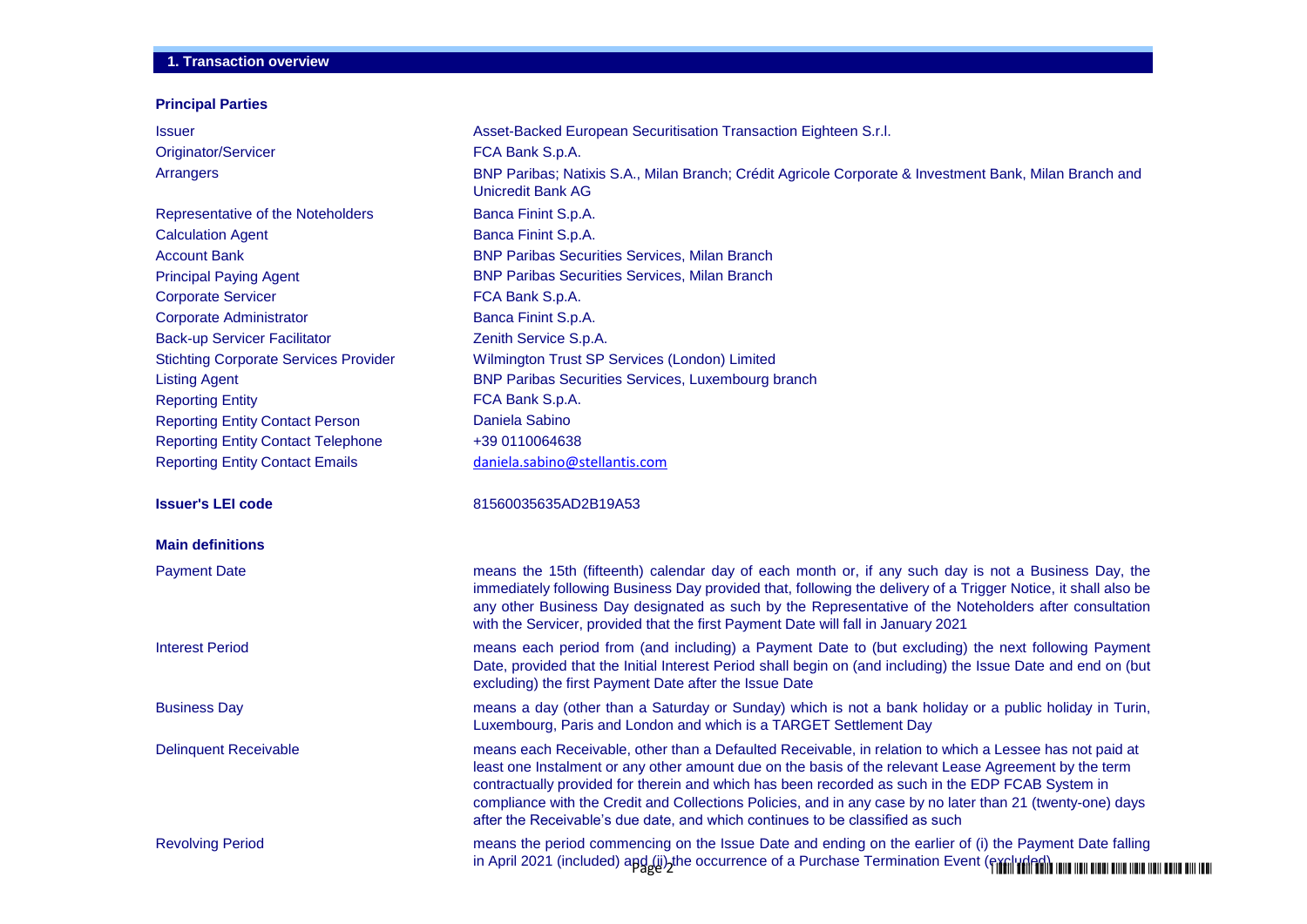# **2. Notes and Assets description**

### **The Notes**

Issue Date 11 November 2020

| <b>Classes</b>                        | Class A                        | Class B                        | Class C                        | Class M                        |
|---------------------------------------|--------------------------------|--------------------------------|--------------------------------|--------------------------------|
| Principal Amount Outstanding on Issue | 201,000,000.00                 | 7,200,000.00                   | 8,000,000.00                   | 12,000,000.00                  |
| Currency                              | <b>EUR</b>                     | <b>EUR</b>                     | <b>EUR</b>                     | <b>EUR</b>                     |
| <b>Issue Date</b>                     | 11 November 2020               | 11 November 2020               | 11 November 2020               | 11 November 2020               |
| <b>Final Maturity Date</b>            | 15 November 2033               | 15 November 2033               | 15 November 2033               | 15 November 2033               |
| Listing                               | Luxembourg                     | Luxembourg                     | Luxembourg                     | No Listing                     |
| <b>ISIN code</b>                      | IT0005426439                   | IT0005426447                   | IT0005426454                   | IT0005426462                   |
| <b>Denomination</b>                   | $100,000 +$ multiples of 1,000 | $100,000 +$ multiples of 1,000 | $100,000 +$ multiples of 1,000 | $100,000 +$ multiples of 1,000 |
| Type of amortisation                  | Amortizing                     | Amortizing                     | Amortizing                     | Amortizing                     |
| Spread / Fixed Rate                   | 0.35%                          | 1.15%                          | l.70%                          | 7.50%                          |
| <b>Payment frequency</b>              | <b>Monthly</b>                 | <b>Monthly</b>                 | <b>Monthly</b>                 | <b>Monthly</b>                 |

## **The Portfolio**

The monetary receivables and other connected rights arising from an initial pool of auto financial leases (leasing finanziari) granted by FCAB (the Initial Receivables and the Initial Pool) have been transferred from FCAB to the Issuer pursuant to the terms of a master receivables purchase agreement dated 27 October 2020 between the Issuer and FCAB.

Initial Portfolio: Euro 224,987,745.27 Transfer Date: 27 October 2020

The Originator confirms that, as at the date of this report, it continues to hold the net economic interest in the securitisation as disclosed in the Prospectus, in accordance with option (a) of article 6(3) of the EU Securitisation Regulation and the applicable Regulatory Technical Standards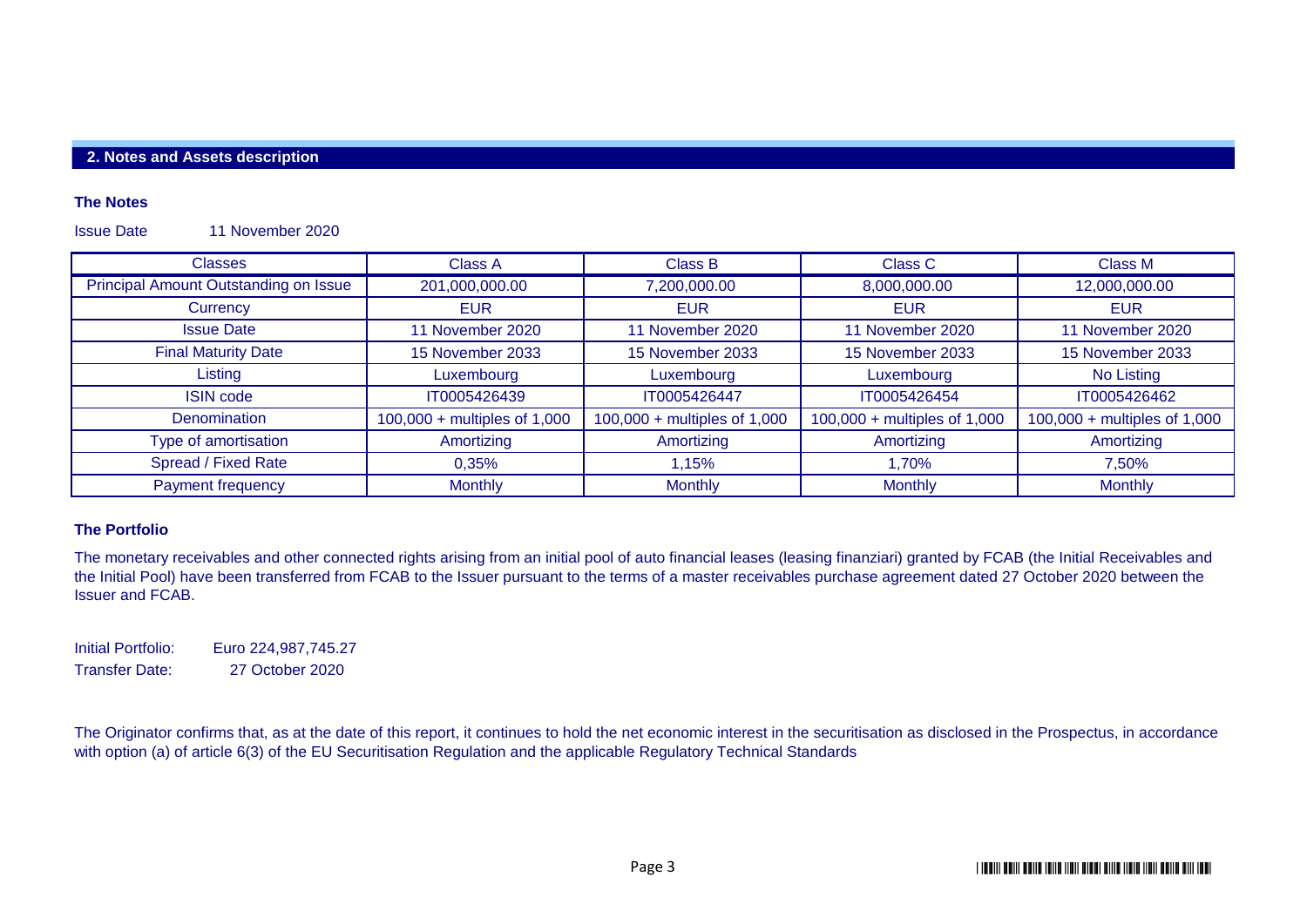### **3.1 Class A Notes**

|            |                        |                 |                          | Before payments        |                  | Accrued |                         |               | Payments   |                          | After payments         |             |
|------------|------------------------|-----------------|--------------------------|------------------------|------------------|---------|-------------------------|---------------|------------|--------------------------|------------------------|-------------|
|            | <b>Interest Period</b> | Payment<br>Date | Outstanding<br>Principal | <b>Unpaid Interest</b> | Rate of Interest | Days    | <b>Accrued Interest</b> | Principal     | Interest   | Outstanding<br>Principal | <b>Unpaid Interest</b> | Pool factor |
| 11/11/2020 | 15/01/2021             | 15/01/2021      | 201.000.000,00           |                        | 0,3500%          | 65      | 126.630.00              |               | 126.630,00 | 201.000.000.00           |                        | 1,00000000  |
| 15/01/2021 | 15/02/2021             | 15/02/2021      | 201.000.000.00           |                        | 0.3500%          | 31      | 60.300,00               |               | 60.300,00  | 201.000.000.00           |                        | 1.00000000  |
| 15/02/2021 | 15/03/2021             | 15/03/2021      | 201.000.000,00           |                        | 0,3500%          | 28      | 54.270,00               |               | 54.270,00  | 201.000.000,00           |                        | 1,00000000  |
| 15/03/2021 | 15/04/2021             | 15/04/2021      | 201.000.000,00           |                        | 0.3500%          | 31      | 60.300,00               |               | 60.300,00  | 201.000.000,00           |                        | 1,00000000  |
| 15/04/2021 | 17/05/2021             | 17/05/2021      | 201.000.000,00           |                        | 0,3500%          | 32      | 62.310,00               | 10.607.091,60 | 62.310,00  | 190.392.908,40           |                        | 0.94722840  |
| 17/05/2021 | 15/06/2021             | 15/06/2021      | 190.392.908.40           |                        | 0,3500%          | 29      | 52.260.00               | 11.694.984,00 | 52.260,00  | 178.697.924,40           |                        | 0,88904440  |
| 15/06/2021 | 15/07/2021             | 15/07/2021      | 178.697.924,40           |                        | 0,3500%          | 30      | 50.250,00               | 10.151.605,50 | 50.250,00  | 168.546.318,90           |                        | 0,83853890  |
| 15/07/2021 | 16/08/2021             | 16/08/2021      | 168.546.318,90           |                        | 0,3500%          | 32      | 52.260,00               | 10.818.282,30 | 52.260,00  | 157.728.036,60           |                        | 0,78471660  |
| 16/08/2021 | 15/09/2021             | 15/09/2021      | 157.728.036.60           |                        | 0.3500%          | 30      | 44.220.00               | 9.867.934.20  | 44.220.00  | 147.860.102.40           |                        | 0.73562240  |
| 15/09/2021 | 15/10/2021             | 15/10/2021      | 147.860.102.40           |                        | 0,3500%          | 30      | 42.210,00               | 9.329.917.50  | 42.210,00  | 138.530.184,90           |                        | 0,68920490  |
| 15/10/2021 | 15/11/2021             | 15/11/2021      | 138.530.184,90           |                        | 0,3500%          | 31      | 40.200,00               | 9.252.572,70  | 40.200,00  | 129.277.612,20           |                        | 0,64317220  |
| 15/11/2021 | 15/12/2021             | 15/12/2021      | 129.277.612.20           |                        | 0.3500%          | 30      | 36.180.00               | 9.547.761.30  | 36.180,00  | 119.729.850,90           |                        | 0,59567090  |
| 15/12/2021 | 17/01/2022             | 17/01/2022      | 119.729.850,90           |                        | 0,3500%          | 33      | 38.190,00               | 8.631.563,10  | 38.190,00  | 111.098.287,80           |                        | 0,55272780  |
| 17/01/2022 | 15/02/2022             | 15/02/2022      | 111.098.287.80           |                        | 0.3500%          | 29      | 30.150.00               | 8.237.723.70  | 30.150.00  | 102.860.564.10           |                        | 0.51174410  |
| 15/02/2022 | 15/03/2022             | 15/03/2022      | 102.860.564,10           |                        | 0,3500%          | 28      | 26.130,00               | 7.217.166,30  | 26.130,00  | 95.643.397,80            |                        | 0,47583780  |
| 15/03/2022 | 19/04/2022             | 19/04/2022      | 95.643.397,80            |                        | 0,3500%          | 35      | 32.160,00               | 8.647.422,00  | 32.160,00  | 86.995.975,80            |                        | 0,43281580  |
| 19/04/2022 | 16/05/2022             | 16/05/2022      | 86.995.975.80            |                        | 0.3500%          | 27      | 22.110.00               | 6.696.194.40  | 22.110.00  | 80.299.781.40            |                        | 0.39950140  |
| 16/05/2022 | 15/06/2022             | 15/06/2022      | 80.299.781.40            |                        | 0,3500%          | 30      | 22.110.00               | 7.792.368,00  | 22.110,00  | 72.507.413.40            |                        | 0,36073340  |
|            |                        |                 |                          |                        |                  |         |                         |               |            |                          |                        |             |
|            |                        |                 |                          |                        |                  |         |                         |               |            |                          |                        |             |
|            |                        |                 |                          |                        |                  |         |                         |               |            |                          |                        |             |
|            |                        |                 |                          |                        |                  |         |                         |               |            |                          |                        |             |
|            |                        |                 |                          |                        |                  |         |                         |               |            |                          |                        |             |
|            |                        |                 |                          |                        |                  |         |                         |               |            |                          |                        |             |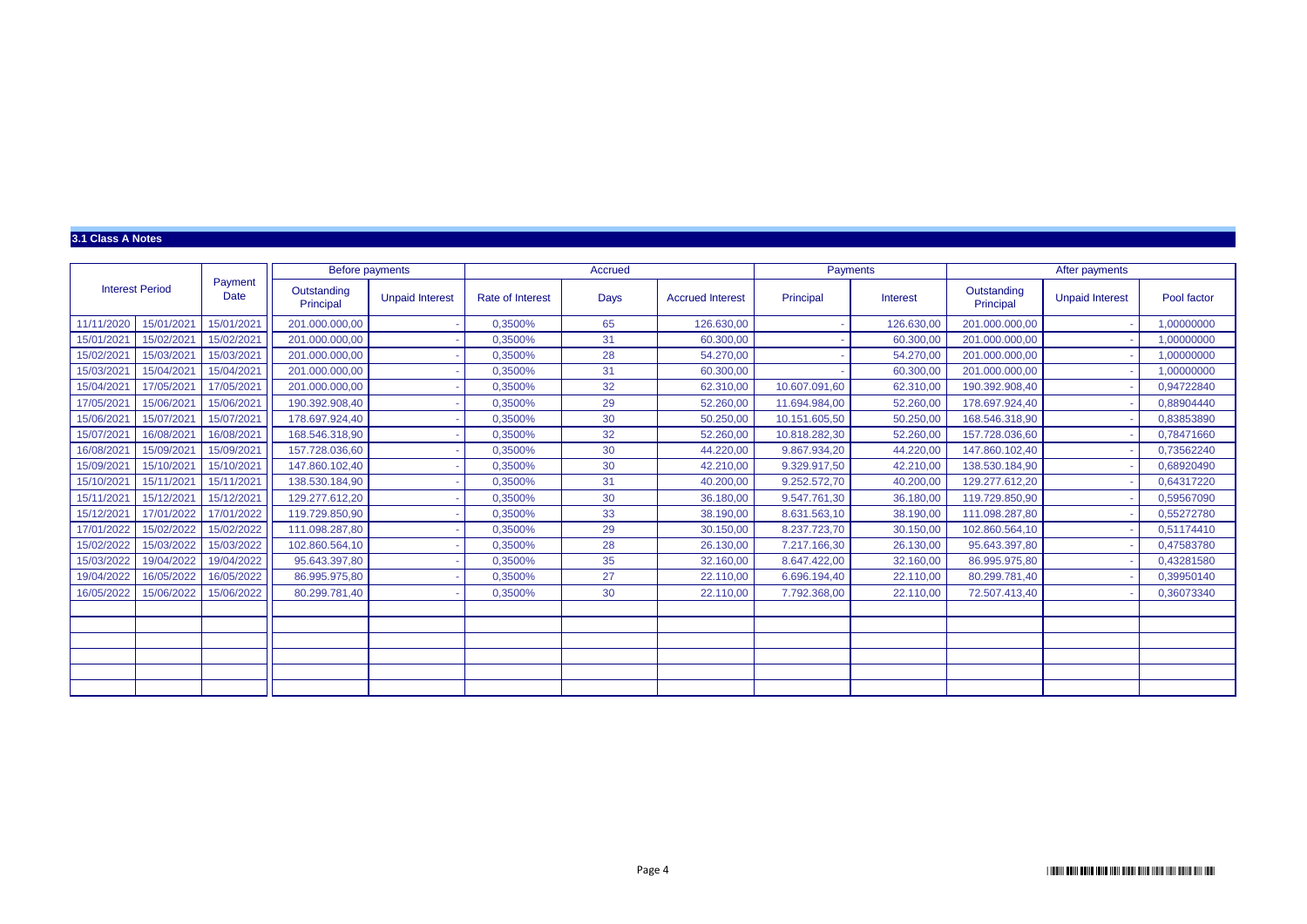### **3.2 Class B Notes**

|            |                        |                 | Before payments          |                        |                         | Accrued |                         |           | Payments        |                          | After payments         |             |
|------------|------------------------|-----------------|--------------------------|------------------------|-------------------------|---------|-------------------------|-----------|-----------------|--------------------------|------------------------|-------------|
|            | <b>Interest Period</b> | Payment<br>Date | Outstanding<br>Principal | <b>Unpaid Interest</b> | <b>Rate of Interest</b> | Days    | <b>Accrued Interest</b> | Principal | <b>Interest</b> | Outstanding<br>Principal | <b>Unpaid Interest</b> | Pool factor |
| 11/11/2020 | 15/01/2021             | 15/01/2021      | 7.200.000.00             |                        | .1500%                  | 65      | 14.904.00               |           | 14.904.00       | 7.200.000.00             |                        | 1.00000000  |
| 15/01/2021 | 15/02/2021             | 15/02/2021      | 7.200.000,00             |                        | .1500%                  | 31      | 7.128.00                |           | 7.128,00        | 7.200.000.00             |                        | 1,00000000  |
| 15/02/2021 | 15/03/2021             | 15/03/2021      | 7.200.000.00             |                        | .1500%                  | 28      | 6.408.00                |           | 6.408.00        | 7.200.000.00             |                        | 1.00000000  |
| 15/03/2021 | 15/04/2021             | 15/04/2021      | 7.200.000,00             |                        | .1500%                  | 31      | 7.128,00                |           | 7.128,00        | 7.200.000.00             |                        | 1,00000000  |
| 15/04/2021 | 17/05/2021             | 17/05/2021      | 7.200.000,00             |                        | .1500%                  | 32      | 7.344,00                |           | 7.344,00        | 7.200.000.00             |                        | 1,00000000  |
| 17/05/2021 | 15/06/2021             | 15/06/2021      | 7.200.000,00             |                        | ,1500%                  | 29      | 6.624,00                |           | 6.624,00        | 7.200.000,00             |                        | 1,00000000  |
| 15/06/2021 | 15/07/2021             | 15/07/2021      | 7.200.000,00             |                        | .1500%                  | 30      | 6.840,00                |           | 6.840,00        | 7.200.000,00             |                        | 1,00000000  |
| 15/07/2021 | 16/08/2021             | 16/08/2021      | 7.200.000,00             |                        | .1500%                  | 32      | 7.344,00                |           | 7.344,00        | 7.200.000,00             |                        | 1,00000000  |
| 16/08/2021 | 15/09/2021             | 15/09/2021      | 7.200.000,00             |                        | .1500%                  | 30      | 6.840.00                |           | 6.840,00        | 7.200.000.00             |                        | 1,00000000  |
| 15/09/2021 | 15/10/2021             | 15/10/2021      | 7.200.000.00             |                        | .1500%                  | 30      | 6.840.00                |           | 6.840.00        | 7.200.000.00             |                        | 1.00000000  |
| 15/10/2021 | 15/11/2021             | 15/11/2021      | 7.200.000,00             |                        | .1500%                  | 31      | 7.128,00                |           | 7.128,00        | 7.200.000,00             |                        | 1,00000000  |
| 15/11/2021 | 15/12/2021             | 15/12/2021      | 7.200.000.00             |                        | .1500%                  | 30      | 6.840.00                |           | 6.840.00        | 7.200.000.00             |                        | 1.00000000  |
| 15/12/2021 | 17/01/2022             | 17/01/2022      | 7.200.000,00             |                        | .1500%                  | 33      | 7.560.00                |           | 7.560,00        | 7.200.000.00             |                        | 1.00000000  |
| 17/01/2022 | 15/02/2022             | 15/02/2022      | 7.200.000.00             |                        | .1500%                  | 29      | 6.624.00                |           | 6.624,00        | 7.200.000.00             |                        | 1.00000000  |
| 15/02/2022 | 15/03/2022             | 15/03/2022      | 7.200.000,00             |                        | .1500%                  | 28      | 6.408,00                |           | 6.408,00        | 7.200.000,00             |                        | 1,00000000  |
| 15/03/2022 | 19/04/2022             | 19/04/2022      | 7.200.000,00             |                        | .1500%                  | 35      | 7.992,00                |           | 7.992,00        | 7.200.000,00             |                        | 1,00000000  |
| 19/04/2022 | 16/05/2022             | 16/05/2022      | 7.200.000,00             |                        | .1500%                  | 27      | 6.192,00                |           | 6.192,00        | 7.200.000.00             |                        | 1,00000000  |
| 16/05/2022 | 15/06/2022             | 15/06/2022      | 7.200.000,00             |                        | 1500%                   | 30      | 6.840,00                |           | 6.840,00        | 7.200.000,00             |                        | 1,00000000  |
|            |                        |                 |                          |                        |                         |         |                         |           |                 |                          |                        |             |
|            |                        |                 |                          |                        |                         |         |                         |           |                 |                          |                        |             |
|            |                        |                 |                          |                        |                         |         |                         |           |                 |                          |                        |             |
|            |                        |                 |                          |                        |                         |         |                         |           |                 |                          |                        |             |
|            |                        |                 |                          |                        |                         |         |                         |           |                 |                          |                        |             |
|            |                        |                 |                          |                        |                         |         |                         |           |                 |                          |                        |             |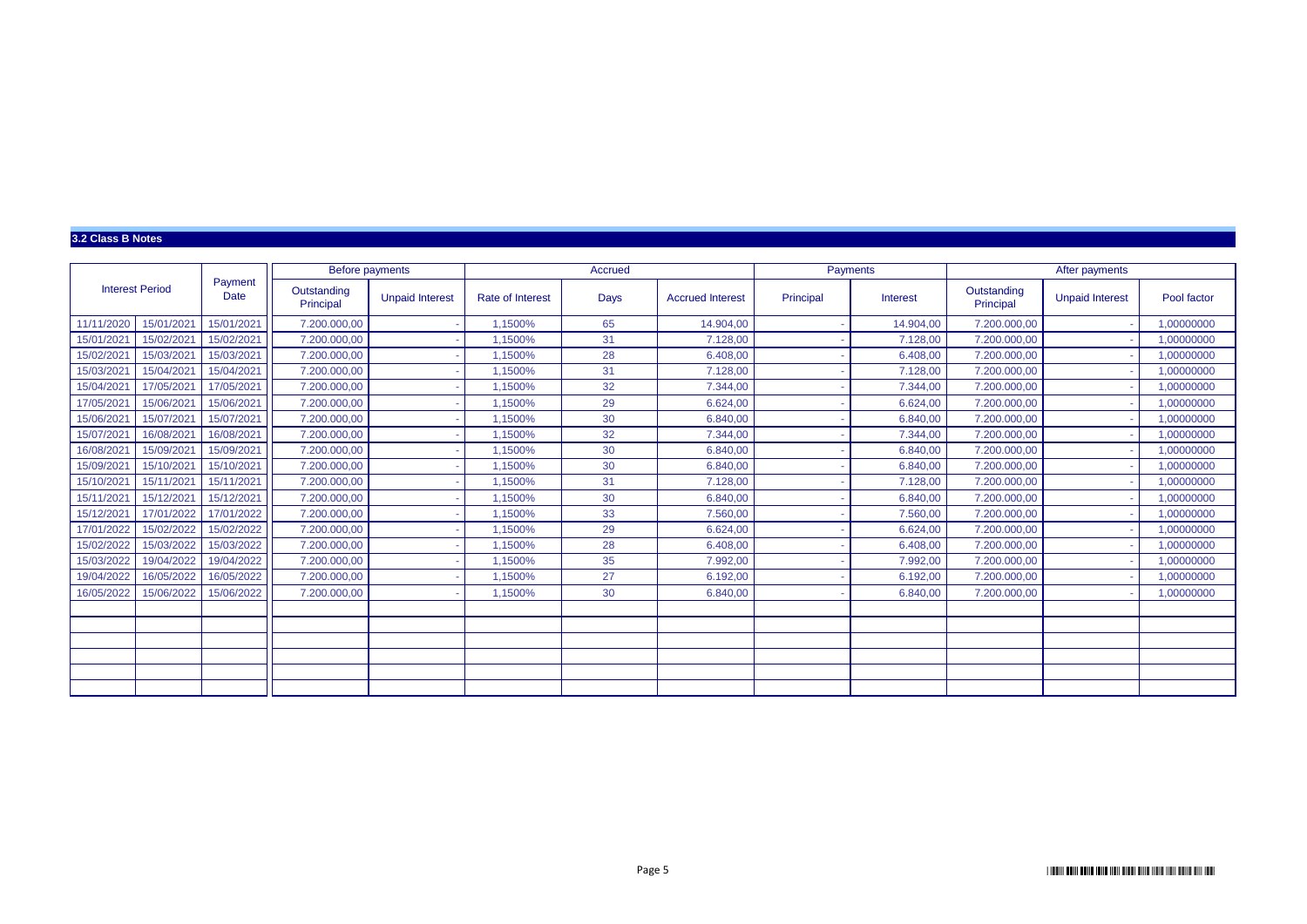### **3.3 Class C Notes**

|            |                        |                        | Before payments          |                        |                         | Accrued |                         |           | Payments        |                          | After payments         |             |
|------------|------------------------|------------------------|--------------------------|------------------------|-------------------------|---------|-------------------------|-----------|-----------------|--------------------------|------------------------|-------------|
|            | <b>Interest Period</b> | Payment<br><b>Date</b> | Outstanding<br>Principal | <b>Unpaid Interest</b> | <b>Rate of Interest</b> | Days    | <b>Accrued Interest</b> | Principal | <b>Interest</b> | Outstanding<br>Principal | <b>Unpaid Interest</b> | Pool factor |
| 11/11/2020 | 15/01/2021             | 15/01/2021             | 8.000.000.00             |                        | .7000%                  | 65      | 24.480.00               |           | 24.480.00       | 8.000.000.00             | ä.                     | 1.00000000  |
| 15/01/2021 | 15/02/2021             | 15/02/2021             | 8.000.000,00             |                        | .7000%                  | 31      | 11.680.00               |           | 11.680,00       | 8.000.000.00             | ٠                      | 1,00000000  |
| 15/02/2021 | 15/03/2021             | 15/03/2021             | 8.000.000.00             |                        | .7000%                  | 28      | 10.560.00               |           | 10.560.00       | 8.000.000.00             | ÷                      | 1.00000000  |
| 15/03/2021 | 15/04/2021             | 15/04/2021             | 8.000.000,00             |                        | .7000%                  | 31      | 11.680.00               |           | 11.680,00       | 8.000.000.00             | ٠                      | 1,00000000  |
| 15/04/2021 | 17/05/2021             | 17/05/2021             | 8.000.000,00             |                        | .7000%                  | 32      | 12.080.00               |           | 12.080,00       | 8.000.000.00             | ÷                      | 1,00000000  |
| 17/05/2021 | 15/06/2021             | 15/06/2021             | 8.000.000,00             |                        | .7000%                  | 29      | 10.880.00               |           | 10.880,00       | 8.000.000.00             | ÷                      | 1,00000000  |
| 15/06/2021 | 15/07/2021             | 15/07/2021             | 8.000.000,00             |                        | ,7000%                  | 30      | 11.280,00               |           | 11.280,00       | 8.000.000,00             | ٠                      | 1,00000000  |
| 15/07/2021 | 16/08/2021             | 16/08/2021             | 8.000.000,00             |                        | .7000%                  | 32      | 12.080,00               |           | 12.080,00       | 8.000.000,00             | ٠                      | 1,00000000  |
| 16/08/2021 | 15/09/2021             | 15/09/2021             | 8.000.000,00             |                        | .7000%                  | 30      | 11.280.00               |           | 11.280,00       | 8.000.000.00             | ٠                      | 1,00000000  |
| 15/09/2021 | 15/10/2021             | 15/10/2021             | 8.000.000.00             |                        | .7000%                  | 30      | 11.280.00               |           | 11.280.00       | 8.000.000.00             | ÷                      | 1.00000000  |
| 15/10/2021 | 15/11/2021             | 15/11/2021             | 8.000.000,00             |                        | .7000%                  | 31      | 11.680.00               |           | 11.680,00       | 8.000.000,00             | ٠                      | 1,00000000  |
| 15/11/2021 | 15/12/2021             | 15/12/2021             | 8.000.000.00             |                        | .7000%                  | 30      | 11.280.00               |           | 11.280.00       | 8.000.000.00             | ٠                      | 1.00000000  |
| 15/12/2021 | 17/01/2022             | 17/01/2022             | 8.000.000.00             |                        | 1.7000%                 | 33      | 12,400.00               |           | 12,400.00       | 8.000.000.00             | ÷                      | 1,00000000  |
| 17/01/2022 | 15/02/2022             | 15/02/2022             | 8.000.000.00             |                        | .7000%                  | 29      | 10.880.00               |           | 10.880,00       | 8.000.000.00             | ÷                      | 1,00000000  |
| 15/02/2022 | 15/03/2022             | 15/03/2022             | 8.000.000,00             |                        | ,7000%                  | 28      | 10.560,00               |           | 10.560,00       | 8.000.000,00             | ٠                      | 1,00000000  |
| 15/03/2022 | 19/04/2022             | 19/04/2022             | 8.000.000,00             |                        | .7000%                  | 35      | 13.200,00               |           | 13.200,00       | 8.000.000,00             | ٠                      | 1,00000000  |
| 19/04/2022 | 16/05/2022             | 16/05/2022             | 8.000.000,00             |                        | .7000%                  | 27      | 10.160.00               |           | 10.160,00       | 8.000.000.00             | ÷                      | 1,00000000  |
| 16/05/2022 | 15/06/2022             | 15/06/2022             | 8.000.000,00             |                        | 1,7000%                 | 30      | 11.280,00               |           | 11.280,00       | 8.000.000,00             | ٠                      | 1,00000000  |
|            |                        |                        |                          |                        |                         |         |                         |           |                 |                          |                        |             |
|            |                        |                        |                          |                        |                         |         |                         |           |                 |                          |                        |             |
|            |                        |                        |                          |                        |                         |         |                         |           |                 |                          |                        |             |
|            |                        |                        |                          |                        |                         |         |                         |           |                 |                          |                        |             |
|            |                        |                        |                          |                        |                         |         |                         |           |                 |                          |                        |             |
|            |                        |                        |                          |                        |                         |         |                         |           |                 |                          |                        |             |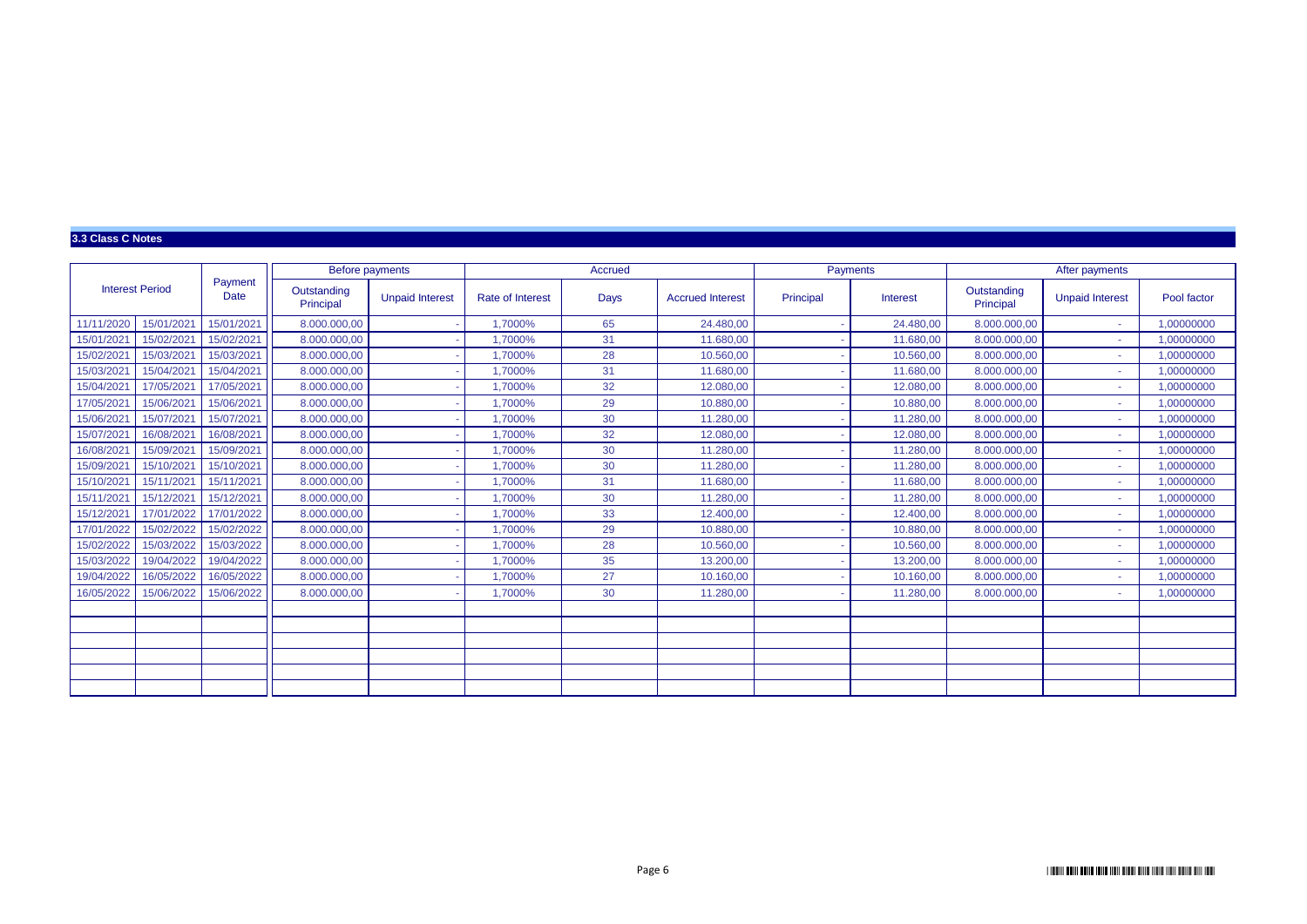### **3.4 Class M Notes**

|                        |            |                 |                          | Before payments        |                  | Accrued |                         |           | <b>Payments</b> |                          | After payments         |             |
|------------------------|------------|-----------------|--------------------------|------------------------|------------------|---------|-------------------------|-----------|-----------------|--------------------------|------------------------|-------------|
| <b>Interest Period</b> |            | Payment<br>Date | Outstanding<br>Principal | <b>Unpaid Interest</b> | Rate of Interest | Days    | <b>Accrued Interest</b> | Principal | Interest        | Outstanding<br>Principal | <b>Unpaid Interest</b> | Pool factor |
| 11/11/2020             | 15/01/2021 | 15/01/2021      | 12.000.000,00            |                        | 7,5000%          | 65      | 162.480.00              |           | 162.480,00      | 12.000.000.00            |                        | 1,00000000  |
| 15/01/2021             | 15/02/2021 | 15/02/2021      | 12.000.000,00            |                        | 7,5000%          | 31      | 77,400.00               |           | 77.400.00       | 12.000.000.00            |                        | 1.00000000  |
| 15/02/2021             | 15/03/2021 | 15/03/2021      | 12.000.000,00            |                        | 7,5000%          | 28      | 69.960.00               |           | 69.960,00       | 12.000.000.00            |                        | 1,00000000  |
| 15/03/2021             | 15/04/2021 | 15/04/2021      | 12.000.000,00            |                        | 7,5000%          | 31      | 77.400,00               |           | 77.400,00       | 12.000.000.00            |                        | 1,00000000  |
| 15/04/2021             | 17/05/2021 | 17/05/2021      | 12.000.000,00            |                        | 7,5000%          | 32      | 79.920,00               |           | 79.920,00       | 12.000.000,00            |                        | 1,00000000  |
| 17/05/2021             | 15/06/2021 | 15/06/2021      | 12.000.000.00            |                        | 7,5000%          | 29      | 72,480.00               |           | 72.480,00       | 12.000.000.00            |                        | 1,00000000  |
| 15/06/2021             | 15/07/2021 | 15/07/2021      | 12.000.000,00            |                        | 7,5000%          | 30      | 75.000,00               |           | 75.000,00       | 12.000.000,00            |                        | 1,00000000  |
| 15/07/2021             | 16/08/2021 | 16/08/2021      | 12.000.000,00            |                        | 7,5000%          | 32      | 79.920,00               |           | 79.920,00       | 12.000.000,00            |                        | 1,00000000  |
| 16/08/2021             | 15/09/2021 | 15/09/2021      | 12.000.000.00            |                        | 7.5000%          | 30      | 75,000.00               |           | 75.000.00       | 12.000.000.00            |                        | 1.00000000  |
| 15/09/2021             | 15/10/2021 | 15/10/2021      | 12.000.000.00            |                        | 7,5000%          | 30      | 75.000,00               |           | 75.000,00       | 12.000.000.00            |                        | 1.00000000  |
| 15/10/2021             | 15/11/2021 | 15/11/2021      | 12.000.000,00            |                        | 7,5000%          | 31      | 77.400,00               |           | 77.400,00       | 12.000.000,00            |                        | 1,00000000  |
| 15/11/2021             | 15/12/2021 | 15/12/2021      | 12.000.000.00            |                        | 7.5000%          | 30      | 75,000.00               |           | 75.000,00       | 12.000.000.00            |                        | 1.00000000  |
| 15/12/2021             | 17/01/2022 | 17/01/2022      | 12.000.000,00            |                        | 7,5000%          | 33      | 82,440.00               |           | 82.440,00       | 12.000.000,00            |                        | 1,00000000  |
| 17/01/2022             | 15/02/2022 | 15/02/2022      | 12.000.000.00            |                        | 7.5000%          | 29      | 72,480.00               |           | 72.480.00       | 12.000.000.00            |                        | 1.00000000  |
| 15/02/2022             | 15/03/2022 | 15/03/2022      | 12.000.000,00            |                        | 7,5000%          | 28      | 69.960,00               |           | 69.960,00       | 12.000.000,00            |                        | 1,00000000  |
| 15/03/2022             | 19/04/2022 | 19/04/2022      | 12.000.000,00            |                        | 7.5000%          | 35      | 87,480,00               |           | 87.480,00       | 12.000.000,00            |                        | 1,00000000  |
| 19/04/2022             | 16/05/2022 | 16/05/2022      | 12.000.000.00            |                        | 7.5000%          | 27      | 67,440.00               |           | 67.440.00       | 12.000.000.00            |                        | 1.00000000  |
| 16/05/2022             | 15/06/2022 | 15/06/2022      | 12.000.000,00            |                        | 7,5000%          | 30      | 75.000,00               |           | 75.000,00       | 12.000.000,00            |                        | 1,00000000  |
|                        |            |                 |                          |                        |                  |         |                         |           |                 |                          |                        |             |
|                        |            |                 |                          |                        |                  |         |                         |           |                 |                          |                        |             |
|                        |            |                 |                          |                        |                  |         |                         |           |                 |                          |                        |             |
|                        |            |                 |                          |                        |                  |         |                         |           |                 |                          |                        |             |
|                        |            |                 |                          |                        |                  |         |                         |           |                 |                          |                        |             |
|                        |            |                 |                          |                        |                  |         |                         |           |                 |                          |                        |             |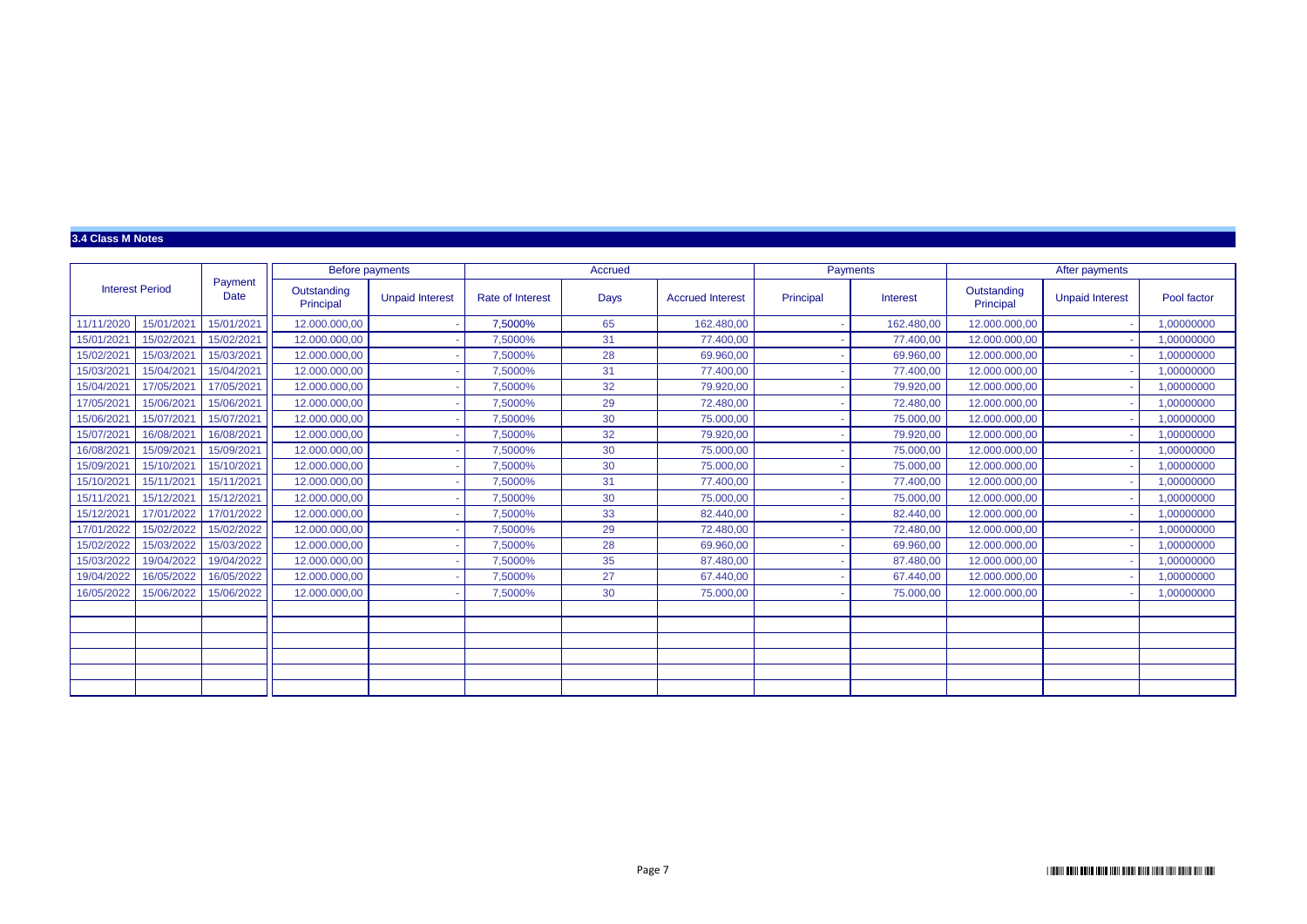# **4. Account-level information section**

|       | <b>Account Identifier (Iban)</b> | <b>Account Type</b>            | <b>Account Balance at the</b><br>end of the Collection<br><b>Period</b> |
|-------|----------------------------------|--------------------------------|-------------------------------------------------------------------------|
| (i)   | IT58V0347901600000802389100      | <b>Collections Account</b>     | 4.900.085,67                                                            |
| (iii) | IT12X0347901600000802389102      | <b>Principal Funds Account</b> | 8.242.709,63                                                            |
| (iii) | IT86Y0347901600000802389103      | Interest Funds Account         | 992.908,60                                                              |
| (iv)  | IT33A0347901600000802389105      | <b>Cash Reserve Account</b>    | 3.150.000,00                                                            |
| (v)   | IT35W0347901600000802389101      | <b>Payments Account</b>        |                                                                         |
| (vi)  | IT63Z0347901600000802389104      | <b>Expenses Account</b>        | 93.986,00                                                               |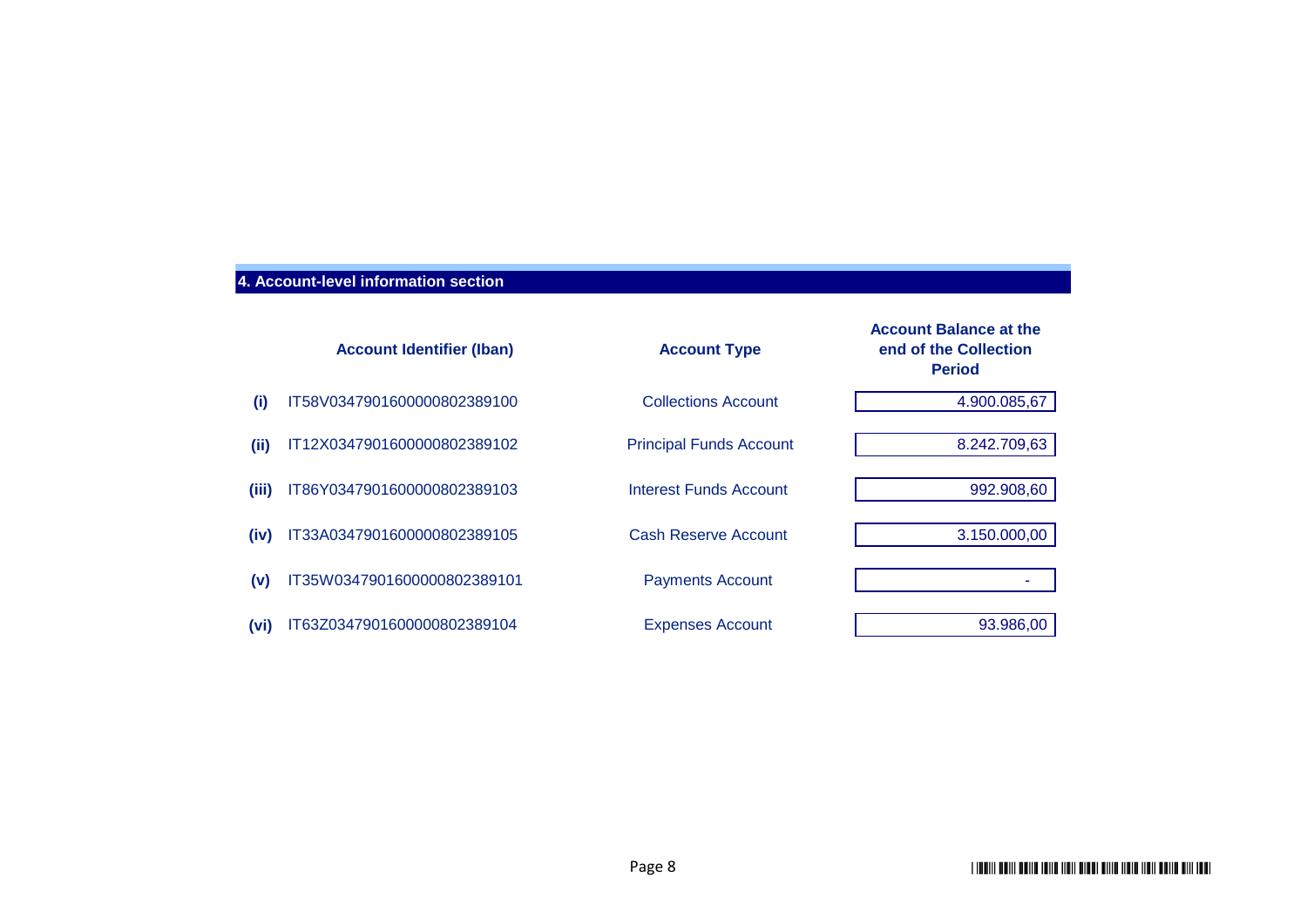### **5. Collections and Recoveries**

|                          |            |                                              | <b>Collection</b>       |                                              |                                    |                                                   |                                                      |                                                   |
|--------------------------|------------|----------------------------------------------|-------------------------|----------------------------------------------|------------------------------------|---------------------------------------------------|------------------------------------------------------|---------------------------------------------------|
| <b>Collection Period</b> |            | <b>Instalment Interest</b><br><b>Amounts</b> | <b>Principal Amount</b> | <b>Other Principal</b><br><b>Collections</b> | of which Cumulative<br>Prepayments | <b>Cumulative Net Prepayment</b><br><b>Losses</b> | <b>Recoveries on</b><br><b>Defaulted Receivables</b> | <b>Total Collections and</b><br><b>Recoveries</b> |
| 24/10/2020               | 23/12/2020 | 1.687.765,59                                 | 11.031.536,13           | 852.041,14                                   |                                    |                                                   | ٠                                                    | 13.571.342,86                                     |
| 23/12/2020               | 22/01/2021 | 1.532.518,49                                 | 9.681.154,59            | 12.941.238,31                                |                                    |                                                   | ۰                                                    | 24.154.911,39                                     |
| 22/01/2021               | 19/02/2021 | 1.275.306,87                                 | 8.962.559,17            | 1.913.241,96                                 | 744.328,99                         | 87.949.64                                         |                                                      | 12.151.108,00                                     |
| 19/02/2021               | 24/03/2021 | 1.677.236,40                                 | 12.509.680,39           | 1.098.841,77                                 | 1.977.356,05                       | 347.995,83                                        | ٠                                                    | 15.285.758,56                                     |
| 24/03/2021               | 23/04/2021 | 1.458.205,16                                 | 10.595.210,31           | 11.892,38                                    | 1.818.015,69                       | 581.065,98                                        |                                                      | 12.065.307,85                                     |
| 23/04/2021               | 24/05/2021 | 1.501.691,44                                 | 11.694.974,00           | 11,09                                        | 2.293.658.26                       | 904.730,13                                        | ٠                                                    | 13.196.676,53                                     |
| 24/05/2021               | 22/06/2021 | 1.381.282,53                                 | 10.151.613,06           | 1,09                                         | 1.642.518,35                       | 1.097.334,01                                      | ٠                                                    | 11.532.896,68                                     |
| 22/06/2021               | 23/07/2021 | 1.438.464,87                                 | 10.818.281,27           | 8,65                                         | 1.832.936,46                       | 1.312.515,46                                      | ٠                                                    | 12.256.754,79                                     |
| 23/07/2021               | 24/08/2021 | 1.363.294,11                                 | 9.867.937,71            | 7,62                                         | 1.235.244.81                       | 1.469.511,96                                      | ٠                                                    | 11.231.239,44                                     |
| 24/08/2021               | 23/09/2021 | 1.278.957,27                                 | 9.251.591,68            | 11,13                                        | 1.083.041,43                       | 1.601.263,59                                      |                                                      | 10.530.560,08                                     |
| 23/09/2021               | 22/10/2021 | 1.221.690,61                                 | 9.239.984,06            | 14,78                                        | 1.346.976,84                       | 1.730.391,86                                      | ٠                                                    | 10.461.689,45                                     |
| 22/10/2021               | 23/11/2021 | 1.241.674,18                                 | 9.538.621,82            | 9.140,09                                     | 1.506.345.71                       | 1.926.997.73                                      | ٠                                                    | 10.789.436,09                                     |
| 23/11/2021               | 23/12/2021 | 1.147.377,71                                 | 8.631.564,62            | 0,61                                         | 1.088.958,19                       | 2.049.227,39                                      |                                                      | 9.778.942,94                                      |
| 23/12/2021               | 24/01/2022 | 1.115.460,83                                 | 8.237.727,24            | 2,13                                         | 758.096,16                         | 2.134.069,06                                      | 3.786,91                                             | 9.353.190,20                                      |
| 24/01/2022               | 21/02/2022 | 961.888,85                                   | 7.217.162,74            | 5,67                                         | 810.739,07                         | 2.236.652,77                                      | 3.786,91                                             | 8.179.057,26                                      |
| 21/02/2022               | 24/03/2022 | 1.072.133,60                                 | 8.647.429,27            | 2,10                                         | 1.432.318,12                       | 2.407.136,87                                      | 3.786.91                                             | 9.719.564,97                                      |
| 24/03/2022               | 21/04/2022 | 847.522,56                                   | 6.687.574,09            | 9,37                                         | 851.546,84                         | 2.507.578,31                                      | 3.786,91                                             | 7.535.106,02                                      |
| 21/04/2022               | 24/05/2022 | 965.097,17                                   | 7.772.423,76            | 1,26                                         | 851.546,84                         | 2.628.015,16                                      | 4.402,91                                             | 8.737.522,19                                      |
|                          |            |                                              |                         |                                              |                                    |                                                   |                                                      |                                                   |
|                          |            |                                              |                         |                                              |                                    |                                                   |                                                      |                                                   |
|                          |            |                                              |                         |                                              |                                    |                                                   |                                                      |                                                   |
|                          |            |                                              |                         |                                              |                                    |                                                   |                                                      |                                                   |
|                          |            |                                              |                         |                                              |                                    |                                                   |                                                      |                                                   |
|                          |            |                                              |                         |                                              |                                    |                                                   |                                                      |                                                   |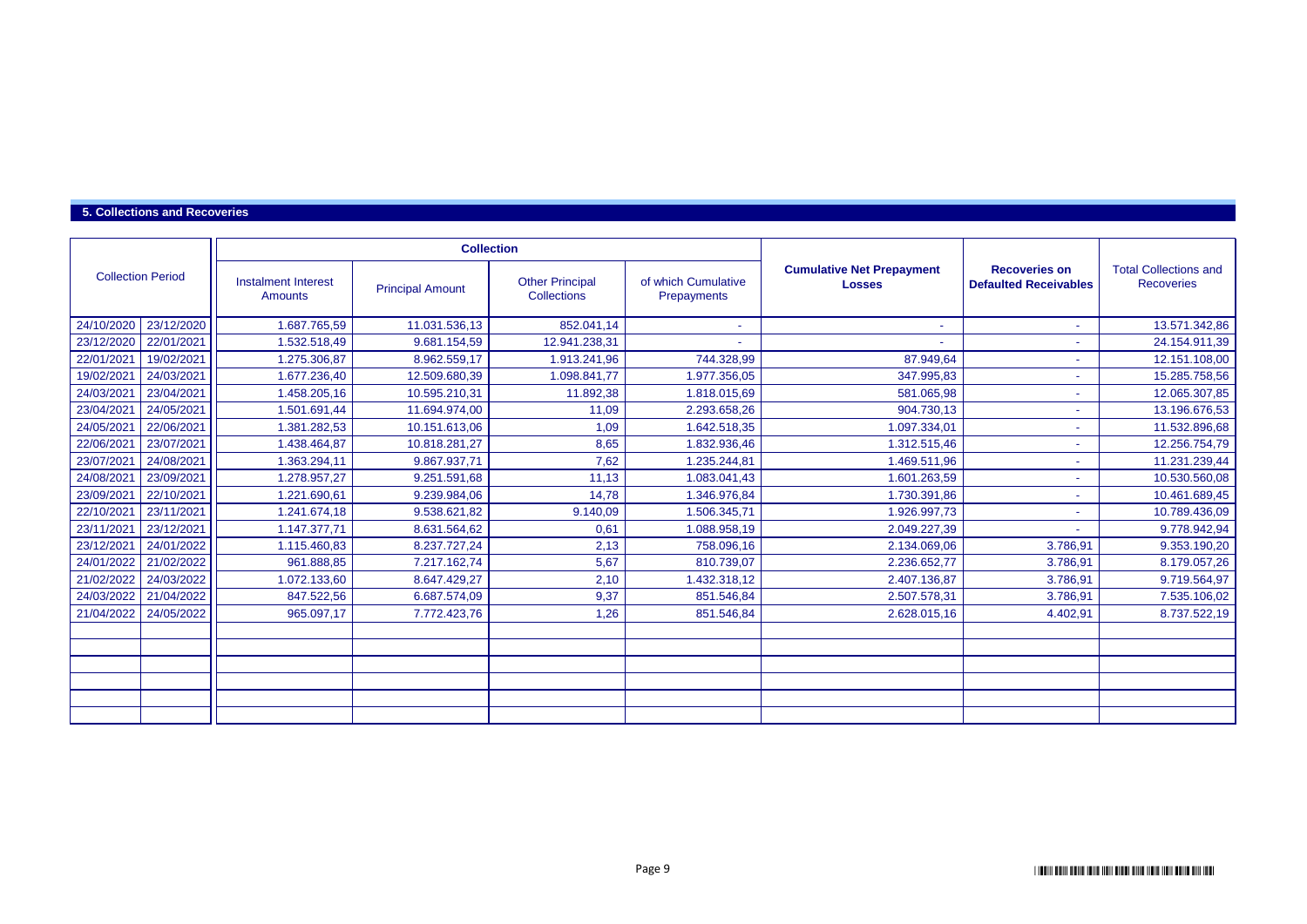#### **6.1 Interest Available Funds**

| <b>Collection Period</b> | <b>Income Collections</b> | <b>Income Collections</b><br>invested in Eligible<br>Investments | all amounts received by<br>the Issuer from any<br>Eligible Investments in<br>excess of the original<br>principal amount invested | all amounts of interest<br>accrued on and credited<br>to the Account | the lower of (i) Interest<br>Shortfall and (ii) the Cash<br>Reserve | the Interest Available<br>Funds relating to the<br>immediately preceding<br>Payment Date* | any amount received by<br>the Issuer | **any amount standing to<br>the credit of the<br><b>Expenses Account</b> | all amounts to be paid<br>pursuant to item (i) First<br>of the Pre-Acceleration<br><b>Principal Priority of</b><br>Payments | <b>Interest Available</b><br><b>Funds</b> |
|--------------------------|---------------------------|------------------------------------------------------------------|----------------------------------------------------------------------------------------------------------------------------------|----------------------------------------------------------------------|---------------------------------------------------------------------|-------------------------------------------------------------------------------------------|--------------------------------------|--------------------------------------------------------------------------|-----------------------------------------------------------------------------------------------------------------------------|-------------------------------------------|
| 23/12/2020<br>24/10/2020 | 1.587.765,59              |                                                                  | ٠                                                                                                                                | $\sim$                                                               | $\sim$                                                              |                                                                                           | $\sim$                               | $\sim$                                                                   |                                                                                                                             | 1.587.765,59                              |
| 22/01/2021<br>23/12/2020 | 1.532.518,49              |                                                                  | $\tilde{\phantom{a}}$                                                                                                            | ۰                                                                    |                                                                     |                                                                                           | ٠                                    | ÷                                                                        |                                                                                                                             | 1.532.518,49                              |
| 19/02/2021<br>22/01/2021 | 1.275.306,87              |                                                                  | $\tilde{\phantom{a}}$                                                                                                            |                                                                      |                                                                     |                                                                                           | ٠                                    | ٠                                                                        |                                                                                                                             | 1.275.306,87                              |
| 24/03/2021<br>19/02/2021 | 1.677.236,40              |                                                                  | $\tilde{\phantom{a}}$                                                                                                            |                                                                      | ۰                                                                   |                                                                                           | $\sim$                               | ٠                                                                        |                                                                                                                             | 1.677.236,40                              |
| 24/03/2021<br>23/04/2021 | 1.458.205,16              | $\overline{\phantom{a}}$                                         | $\sim$                                                                                                                           | $\sim$                                                               | ۰                                                                   | ۰                                                                                         | $\sim$                               | <b>COL</b>                                                               | ۰                                                                                                                           | 1.458.205,16                              |
| 23/04/2021<br>24/05/2021 | 1.501.691,44              |                                                                  | $\overline{\phantom{a}}$                                                                                                         |                                                                      |                                                                     |                                                                                           | ٠                                    | ٠                                                                        |                                                                                                                             | 1.501.691,44                              |
| 22/06/2021<br>24/05/2021 | 1.381.282,53              |                                                                  | ٠                                                                                                                                | $\sim$                                                               | $\sim$                                                              |                                                                                           | ÷                                    | ٠                                                                        |                                                                                                                             | 1.381.282,53                              |
| 22/06/2021<br>23/07/2021 | 1.438.464,87              |                                                                  | ٠                                                                                                                                | ٠                                                                    | ٠                                                                   |                                                                                           | $\sim$                               | $\sim$                                                                   | ٠                                                                                                                           | 1.438.464,87                              |
| 24/08/2021<br>23/07/2021 | 1.363.294,11              |                                                                  | ٠                                                                                                                                | $\sim$                                                               | ۰                                                                   |                                                                                           | $\sim$                               | <b>COL</b>                                                               |                                                                                                                             | 1.363.294,11                              |
| 24/08/2021<br>23/09/2021 | 1.278.957,27              |                                                                  | $\tilde{\phantom{a}}$                                                                                                            |                                                                      | ۰                                                                   |                                                                                           | ۰                                    | $\sim$                                                                   |                                                                                                                             | 1.278.957,27                              |
| 22/10/2021<br>23/09/2021 | 1.221.690,61              |                                                                  | $\tilde{\phantom{a}}$                                                                                                            |                                                                      |                                                                     |                                                                                           |                                      | ٠                                                                        |                                                                                                                             | 1.221.690,61                              |
| 22/10/2021<br>23/11/2021 | 1.241.674,18              |                                                                  | ٠                                                                                                                                | ٠                                                                    | ٠                                                                   |                                                                                           | $\sim$                               | $\sim$                                                                   | ٠                                                                                                                           | 1.241.674,18                              |
| 23/12/2021<br>23/11/2021 | 1.147.377,71              |                                                                  | ٠                                                                                                                                | ٠                                                                    | ٠                                                                   |                                                                                           | $\sim$                               | ÷                                                                        |                                                                                                                             | 1.147.377,71                              |
| 23/12/2021<br>24/01/2022 | 1.115.460,83              |                                                                  | $\sim$                                                                                                                           | ۰                                                                    | ۰                                                                   |                                                                                           | ٠                                    | ٠                                                                        |                                                                                                                             | 1.115.460,83                              |
| 24/01/2022<br>21/02/2022 | 961.888,85                |                                                                  | ٠                                                                                                                                | $\sim$                                                               | $\sim$                                                              |                                                                                           | ÷                                    | ٠                                                                        |                                                                                                                             | 961.888,85                                |
| 21/02/2022<br>24/03/2022 | 1.072.133,60              |                                                                  | ٠                                                                                                                                | $\sim$                                                               | ٠                                                                   |                                                                                           | $\sim$                               | $\sim$                                                                   | ٠                                                                                                                           | 1.072.133,60                              |
| 21/04/2022<br>24/03/2022 | 847.522,56                |                                                                  | ٠                                                                                                                                | $\sim$                                                               | ٠                                                                   |                                                                                           | $\sim$                               | $\sim$                                                                   |                                                                                                                             | 847.522,56                                |
| 21/04/2022<br>24/05/2022 | 965.097,17                |                                                                  | $\tilde{\phantom{a}}$                                                                                                            | $\sim$                                                               |                                                                     |                                                                                           | ٠                                    | ٠                                                                        |                                                                                                                             | 965.097,17                                |
|                          |                           |                                                                  |                                                                                                                                  |                                                                      |                                                                     |                                                                                           |                                      |                                                                          |                                                                                                                             |                                           |
|                          |                           |                                                                  |                                                                                                                                  |                                                                      |                                                                     |                                                                                           |                                      |                                                                          |                                                                                                                             |                                           |
|                          |                           |                                                                  |                                                                                                                                  |                                                                      |                                                                     |                                                                                           |                                      |                                                                          |                                                                                                                             |                                           |
|                          |                           |                                                                  |                                                                                                                                  |                                                                      |                                                                     |                                                                                           |                                      |                                                                          |                                                                                                                             |                                           |
|                          |                           |                                                                  |                                                                                                                                  |                                                                      |                                                                     |                                                                                           |                                      |                                                                          |                                                                                                                             |                                           |

\* to the extent not applied in full on that Payment Date due to the failure of the Servicer to deliver the Monthly Report

\*\* on the Payment Date on which the Notes will be redeemed in full or cancelled,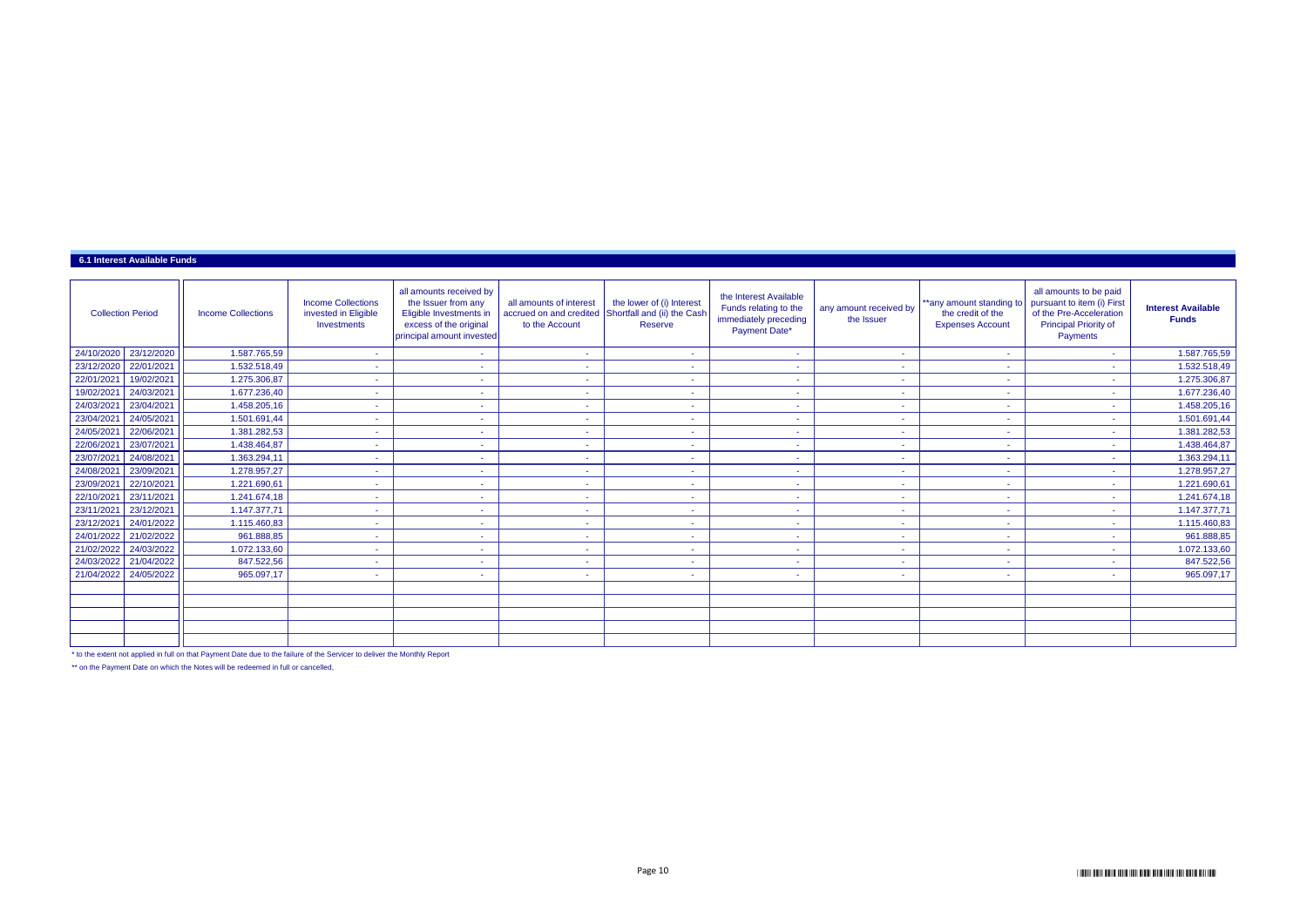### **6.2 Principal Available Funds**

| <b>Collection Period</b> |            | <b>Principal Collections</b> | <b>Principal Collections</b><br>invested in Eligible<br><b>Investments</b> | any amount to be<br>allocated under items (x)<br>Tenth and (xi) Eleventh<br>of the Pre-Acceleration<br><b>Interest Priority of</b><br>Payments | any amounts paid into<br>the Principal Funds<br>Account pursuant to item<br>(ii) Second (B) of the Pre-<br><b>Acceleration Principal</b><br><b>Priority of Payments</b> | *the amount standing to the<br>credit of the Cash Reserve<br>Account after first deducting any<br>amounts in accordance with<br>item (e) of the definition of the<br><b>Interest Available Funds</b> | all amounts received<br>from the sale of the<br>whole Portfolio | the Principal Available<br>Funds relating to the<br>immediately preceding<br>Payment Date, to the<br>extent not applied in full<br>on that Payment Date<br>due to the failure of the<br>Servicer to deliver the<br><b>Monthly Report</b> | <b>Principal Available</b><br><b>Funds</b> |
|--------------------------|------------|------------------------------|----------------------------------------------------------------------------|------------------------------------------------------------------------------------------------------------------------------------------------|-------------------------------------------------------------------------------------------------------------------------------------------------------------------------|------------------------------------------------------------------------------------------------------------------------------------------------------------------------------------------------------|-----------------------------------------------------------------|------------------------------------------------------------------------------------------------------------------------------------------------------------------------------------------------------------------------------------------|--------------------------------------------|
| 24/10/2020               | 23/12/2020 | 11.883.577,27                | $\sim$                                                                     | $\sim$                                                                                                                                         | $\sim$                                                                                                                                                                  | $\sim$                                                                                                                                                                                               | $\sim$                                                          |                                                                                                                                                                                                                                          | 11.883.577,27                              |
| 23/12/2020               | 22/01/2021 | 10.738.815,63                |                                                                            |                                                                                                                                                | 11.883.577,27                                                                                                                                                           |                                                                                                                                                                                                      |                                                                 |                                                                                                                                                                                                                                          | 22.622.392,90                              |
| 22/01/2021               | 19/02/2021 | 10.841.818,81                |                                                                            |                                                                                                                                                | 33.982,32                                                                                                                                                               |                                                                                                                                                                                                      |                                                                 |                                                                                                                                                                                                                                          | 10.875.801,13                              |
| 19/02/2021               | 24/03/2021 | 13.491.588,44                | $\sim$                                                                     | $\sim$                                                                                                                                         | 116.933,72                                                                                                                                                              | $\sim$                                                                                                                                                                                               | $\sim$                                                          |                                                                                                                                                                                                                                          | 13.608.522,16                              |
| 24/03/2021               | 23/04/2021 | 10.595.210,31                | $\sim$                                                                     | $\sim$                                                                                                                                         | 11.892,38                                                                                                                                                               | ٠                                                                                                                                                                                                    | ٠                                                               | $\sim$                                                                                                                                                                                                                                   | 10.607.102,69                              |
| 23/04/2021               | 24/05/2021 | 11.694.985,09                |                                                                            |                                                                                                                                                |                                                                                                                                                                         |                                                                                                                                                                                                      |                                                                 |                                                                                                                                                                                                                                          | 11.694.985,09                              |
| 24/05/2021               | 22/06/2021 | 10.151.614,15                | $\sim$                                                                     | $\sim$                                                                                                                                         | $\sim$                                                                                                                                                                  | $\sim$                                                                                                                                                                                               | $\sim$                                                          |                                                                                                                                                                                                                                          | 10.151.614,15                              |
| 22/06/2021               | 23/07/2021 | 10.818.289,92                | $\sim$                                                                     | $\sim$                                                                                                                                         | $\sim$                                                                                                                                                                  | $\sim$                                                                                                                                                                                               | $\sim$                                                          | $\overline{\phantom{a}}$                                                                                                                                                                                                                 | 10.818.289,92                              |
| 23/07/2021               | 24/08/2021 | 9.867.945,33                 |                                                                            |                                                                                                                                                |                                                                                                                                                                         |                                                                                                                                                                                                      |                                                                 |                                                                                                                                                                                                                                          | 9.867.945,33                               |
| 24/08/2021               | 23/09/2021 | 9.251.602,81                 | $\sim$                                                                     | 78.329,47                                                                                                                                      | $\sim$                                                                                                                                                                  | $\sim$                                                                                                                                                                                               | $\sim$                                                          |                                                                                                                                                                                                                                          | 9.329.932,28                               |
| 23/09/2021               | 22/10/2021 | 9.239.998,84                 |                                                                            | 12.580,57                                                                                                                                      |                                                                                                                                                                         |                                                                                                                                                                                                      |                                                                 |                                                                                                                                                                                                                                          | 9.252.579,41                               |
| 22/10/2021               | 23/11/2021 | 9.547.761,91                 |                                                                            |                                                                                                                                                | ٠                                                                                                                                                                       | $\overline{\phantom{a}}$                                                                                                                                                                             | $\sim$                                                          |                                                                                                                                                                                                                                          | 9.547.761,91                               |
| 23/11/2021               | 23/12/2021 | 8.631.565,23                 |                                                                            |                                                                                                                                                | $\sim$                                                                                                                                                                  |                                                                                                                                                                                                      |                                                                 |                                                                                                                                                                                                                                          | 8.631.565,23                               |
| 23/12/2021               | 24/01/2022 | 8.237.729,37                 |                                                                            | $\sim$                                                                                                                                         | ٠                                                                                                                                                                       | $\overline{\phantom{a}}$                                                                                                                                                                             | $\sim$                                                          |                                                                                                                                                                                                                                          | 8.237.729,37                               |
| 24/01/2022               | 21/02/2022 | 7.217.168,40                 |                                                                            | $\sim$                                                                                                                                         | ٠                                                                                                                                                                       | $\blacksquare$                                                                                                                                                                                       | $\sim$                                                          |                                                                                                                                                                                                                                          | 7.217.168,40                               |
| 21/02/2022               | 24/03/2022 | 8.647.431,37                 |                                                                            |                                                                                                                                                |                                                                                                                                                                         |                                                                                                                                                                                                      |                                                                 |                                                                                                                                                                                                                                          | 8.647.431,37                               |
| 24/03/2022               | 21/04/2022 | 6.687.583,46                 | $\sim$                                                                     | 8.612,20                                                                                                                                       | $\sim$                                                                                                                                                                  | $\sim$                                                                                                                                                                                               | $\sim$                                                          | $\sim$                                                                                                                                                                                                                                   | 6.696.195,66                               |
| 21/04/2022               | 24/05/2022 | 7.772.425,02                 |                                                                            | 19.950,88                                                                                                                                      | ٠                                                                                                                                                                       | ٠                                                                                                                                                                                                    | ٠                                                               |                                                                                                                                                                                                                                          | 7.792.375,90                               |
|                          |            |                              |                                                                            |                                                                                                                                                |                                                                                                                                                                         |                                                                                                                                                                                                      |                                                                 |                                                                                                                                                                                                                                          |                                            |
|                          |            |                              |                                                                            |                                                                                                                                                |                                                                                                                                                                         |                                                                                                                                                                                                      |                                                                 |                                                                                                                                                                                                                                          |                                            |
|                          |            |                              |                                                                            |                                                                                                                                                |                                                                                                                                                                         |                                                                                                                                                                                                      |                                                                 |                                                                                                                                                                                                                                          |                                            |
|                          |            |                              |                                                                            |                                                                                                                                                |                                                                                                                                                                         |                                                                                                                                                                                                      |                                                                 |                                                                                                                                                                                                                                          |                                            |
|                          |            |                              |                                                                            |                                                                                                                                                |                                                                                                                                                                         |                                                                                                                                                                                                      |                                                                 |                                                                                                                                                                                                                                          |                                            |

\*on the Calculation Date immediately preceding the earlier of (i) the Final Maturity Date and (ii) the Payment Date on which there are sufficient funds to redeem the Rated Notes in full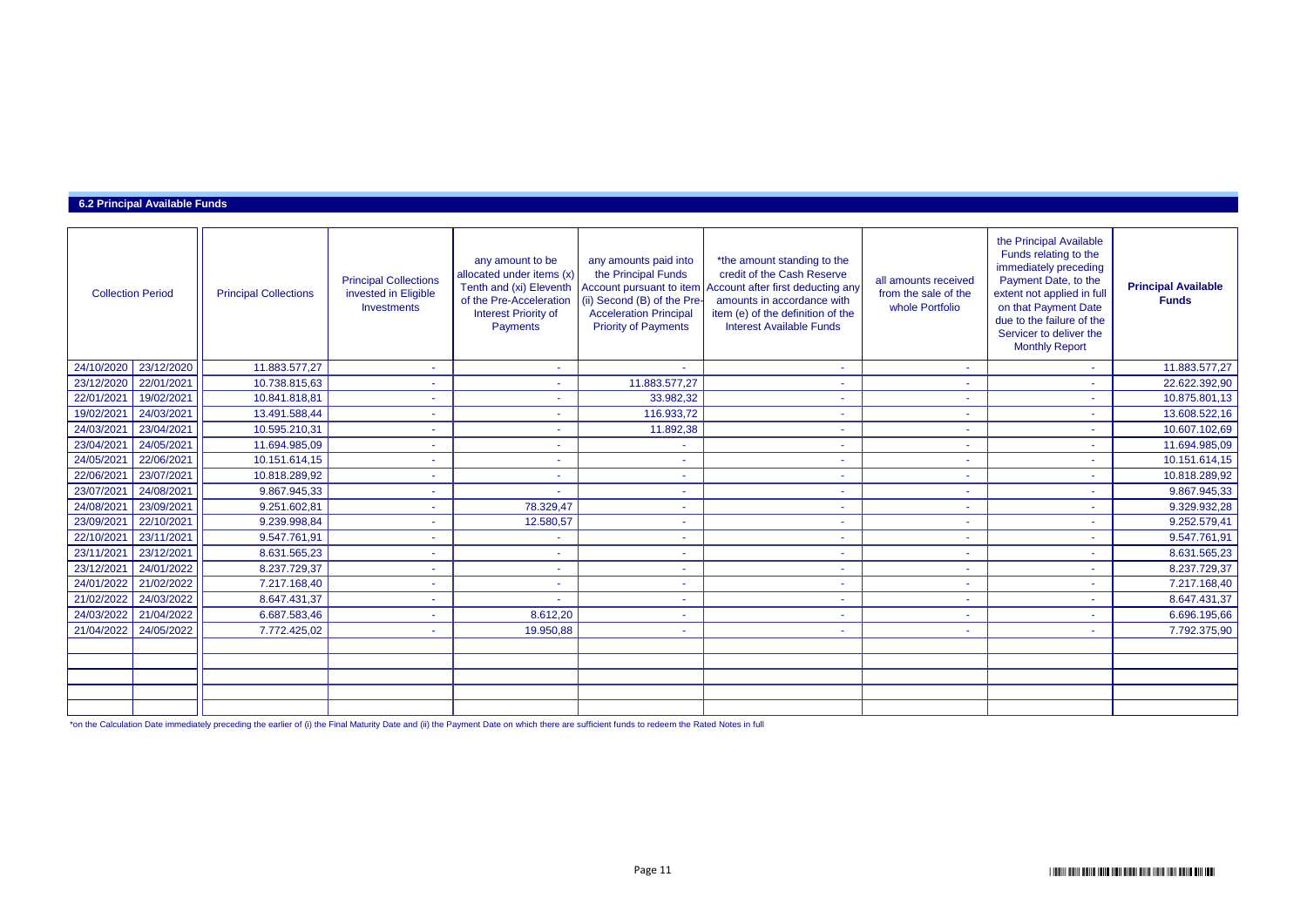#### **7.1 Pre-Acceleration Interest Priority of Payments**

| Payment<br>Date | Expenses,<br>Retention<br>Amount and<br><b>Agent Fees</b> | <b>Servicing Fee</b> | Interest on the<br><b>Class A Notes</b> | Interest on the<br><b>Class B Notes</b> | Interest on the<br><b>Class C Notes</b> | <b>Target Cash</b><br><b>Reserve Amount</b> | Principal<br><b>Available Funds</b><br>equal to the<br><b>Principal Shortfall</b> | The amount paid<br>under item (i) First of<br>the Pre-Acceleration<br><b>Principal Priority of</b><br><b>Payments</b> | Interest on the<br><b>Class M Notes</b> | Amounts due and Any other amount<br>payable to the<br>Arrangers | due and payable<br>by the Issuer | Payment of any<br>surplus as Deferred<br>Purchase Price to the<br>Originator | <b>Residual balance</b> |
|-----------------|-----------------------------------------------------------|----------------------|-----------------------------------------|-----------------------------------------|-----------------------------------------|---------------------------------------------|-----------------------------------------------------------------------------------|-----------------------------------------------------------------------------------------------------------------------|-----------------------------------------|-----------------------------------------------------------------|----------------------------------|------------------------------------------------------------------------------|-------------------------|
| 15/01/2021      | 103.812,57                                                | 133.145,33           | 126.630,00                              | 14.904.00                               | 24,480.00                               | <b>Section</b>                              |                                                                                   | $\sim$                                                                                                                | 162.480,00                              | $\sim$                                                          | $\sim$                           | 1.022.313,69                                                                 | <b>Section</b>          |
| 15/02/2021      | 20.041.55                                                 | 63.990,83            | 60.300,00                               | 7.128,00                                | 11.680,00                               | $\sim$                                      |                                                                                   | ٠                                                                                                                     | 77.400,00                               |                                                                 |                                  | 1.291.978,11                                                                 | 14.1                    |
| 15/03/2021      | 25.737,75                                                 | 64.078,49            | 54.270,00                               | 6.408,00                                | 10.560,00                               | $\sim$                                      |                                                                                   | $\sim$                                                                                                                | 69.960,00                               | ٠                                                               | ٠                                | 1.044.292,63                                                                 | <b>Section</b>          |
| 15/04/2021      | 39.553,49                                                 | 65.758,47            | 60.300,00                               | 7.128,00                                | 11.680,00                               |                                             |                                                                                   | ٠                                                                                                                     | 77.400,00                               |                                                                 |                                  | 1.415.416,44                                                                 | $\sim$                  |
| 17/05/2021      | 17.161.69                                                 | 66.828.13            | 62.310.00                               | 7.344.00                                | 12.080.00                               | ٠                                           |                                                                                   | ٠                                                                                                                     | 79.920,00                               |                                                                 | ٠                                | 1.212.561,34                                                                 | $\sim$                  |
| 15/06/2021      | 26.028,82                                                 | 65.848,90            | 52.260,00                               | 6.624,00                                | 10.880,00                               | ٠                                           |                                                                                   | ٠                                                                                                                     | 72.480,00                               |                                                                 |                                  | 1.267.569,72                                                                 | $\sim$                  |
| 15/07/2021      | 23.533.88                                                 | 62.503,97            | 50.250,00                               | 6.840,00                                | 11.280,00                               | $\sim$                                      |                                                                                   | ٠                                                                                                                     | 75.000,00                               |                                                                 |                                  | 1.151.874,68                                                                 | <b>.</b>                |
| 16/08/2021      | 19.762,90                                                 | 59.095,92            | 52.260,00                               | 7.344,00                                | 12.080,00                               | ٠                                           |                                                                                   | ٠                                                                                                                     | 79.920,00                               |                                                                 |                                  | 1.208.002,05                                                                 | $\sim$                  |
| 15/09/2021      | 33.169,75                                                 | 56.071,49            | 44.220,00                               | 6.840,00                                | 11.280,00                               | $\sim$                                      |                                                                                   | ٠                                                                                                                     | 75.000,00                               |                                                                 |                                  | 1.136.712,87                                                                 | 14.                     |
| 15/10/2021      | 31.859,58                                                 | 53.868,83            | 42.210,00                               | 6.840,00                                | 11.280,00                               | $\sim$                                      | 78.329,47                                                                         | ٠                                                                                                                     | 75.000,00                               |                                                                 |                                  | 979.569,39                                                                   | $\sim$                  |
| 15/11/2021      | 16.498,72                                                 | 53.101,30            | 40.200,00                               | 7.128,00                                | 11.680,00                               |                                             | 12.580,57                                                                         | ٠                                                                                                                     | 77.400,00                               |                                                                 |                                  | 1.003.102,02                                                                 |                         |
| 15/12/2021      | 53.850.09                                                 | 48.200,60            | 36.180,00                               | 6.840,00                                | 11.280,00                               | $\sim$                                      |                                                                                   | ٠                                                                                                                     | 75.000,00                               |                                                                 |                                  | 1.010.323,49                                                                 | $\sim$                  |
| 17/01/2022      | 19.110,26                                                 | 45.591,39            | 38.190,00                               | 7.560,00                                | 12.400,00                               |                                             |                                                                                   | ٠                                                                                                                     | 82.440,00                               |                                                                 |                                  | 942.086,06                                                                   | $\sim$                  |
| 15/02/2022      | 13.361,96                                                 | 42.992,34            | 30.150,00                               | 6.624,00                                | 10.880,00                               | $\sim$                                      |                                                                                   | ٠                                                                                                                     | 72.480,00                               |                                                                 | ٠                                | 938.972,53                                                                   | $\sim$                  |
| 15/03/2022      | 22.947,90                                                 | 40.651,68            | 26.130,00                               | 6.408,00                                | 10.560,00                               | ٠                                           |                                                                                   | ٠                                                                                                                     | 69.960,00                               |                                                                 |                                  | 785.231,27                                                                   | $\sim$                  |
| 19/04/2022      | 61.651.97                                                 | 38.290,05            | 32.160,00                               | 7.992,00                                | 13,200.00                               | $\sim$                                      |                                                                                   | ٠                                                                                                                     | 87.480,00                               |                                                                 | ÷                                | 831.359,58                                                                   | $\sim$                  |
| 16/05/2022      | 12.254.78                                                 | 36.029,01            | 22.110,00                               | 6.192,00                                | 10.160,00                               | ٠                                           | 8.612.20                                                                          | ٠                                                                                                                     | 67.440,00                               |                                                                 |                                  | 684.724,57                                                                   | <b>Section</b>          |
| 15/06/2022      | 38.680,49                                                 | 33.845,69            | 22.110,00                               | 6.840,00                                | 11.280,00                               | $\sim$                                      | 19.950,88                                                                         | ٠                                                                                                                     | 75.000,00                               |                                                                 |                                  | 757.390,11                                                                   |                         |
|                 |                                                           |                      |                                         |                                         |                                         |                                             |                                                                                   |                                                                                                                       |                                         |                                                                 |                                  |                                                                              |                         |
|                 |                                                           |                      |                                         |                                         |                                         |                                             |                                                                                   |                                                                                                                       |                                         |                                                                 |                                  |                                                                              |                         |
|                 |                                                           |                      |                                         |                                         |                                         |                                             |                                                                                   |                                                                                                                       |                                         |                                                                 |                                  |                                                                              |                         |
|                 |                                                           |                      |                                         |                                         |                                         |                                             |                                                                                   |                                                                                                                       |                                         |                                                                 |                                  |                                                                              |                         |
|                 |                                                           |                      |                                         |                                         |                                         |                                             |                                                                                   |                                                                                                                       |                                         |                                                                 |                                  |                                                                              |                         |

\* following the Regulatory Call Early Redemption Date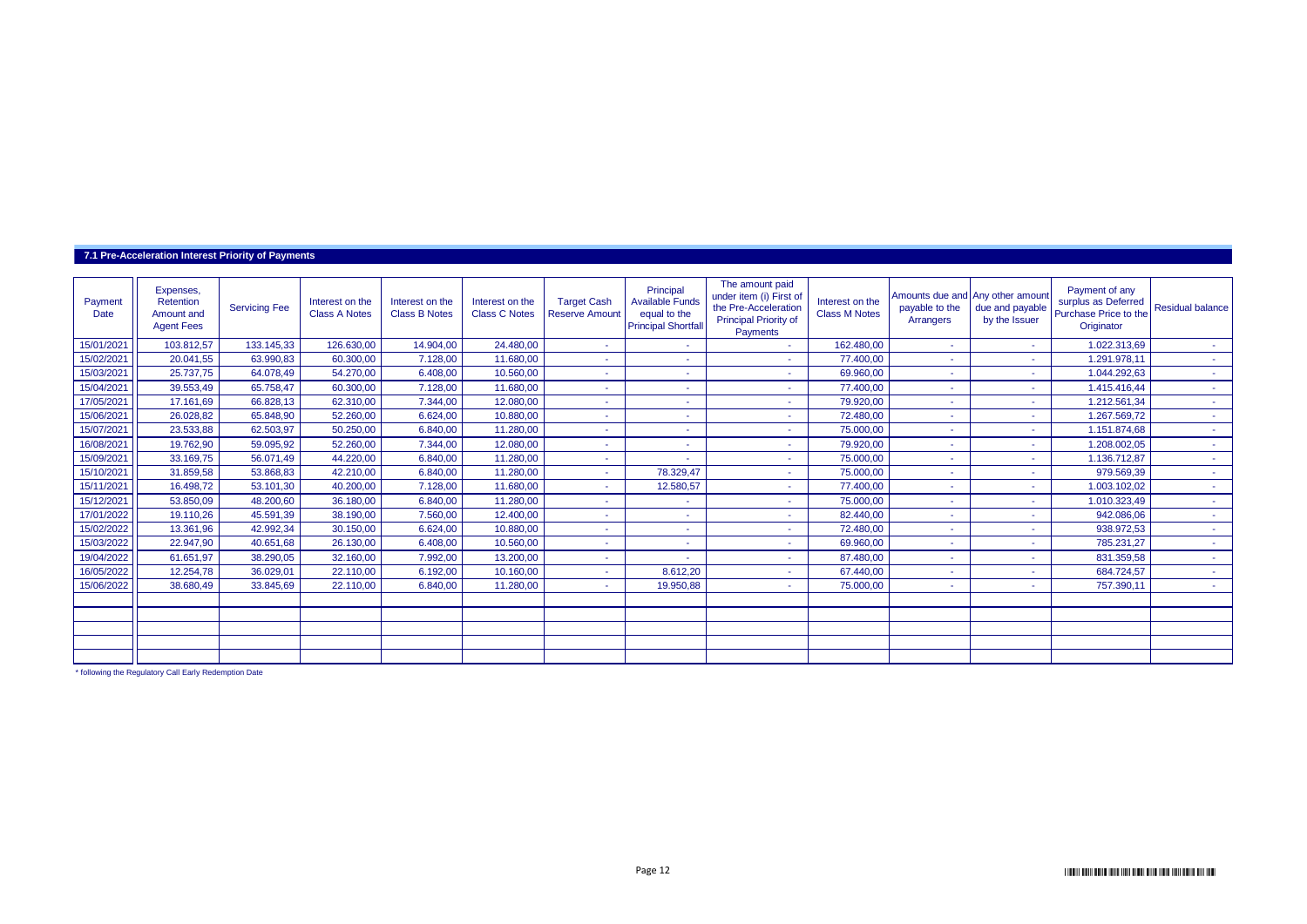| 7.2 Pre-Acceleration Principal Priority of Payments |  |  |
|-----------------------------------------------------|--|--|
|-----------------------------------------------------|--|--|

|                 | Amounts due under                                                                                              |                                                           | During the Revolving Period                                      |                                                                               |                                                                       |                                                                       |                                                                       | During the Amortisation Period                                        |                                                  |                                                             |                                                                       |                         |
|-----------------|----------------------------------------------------------------------------------------------------------------|-----------------------------------------------------------|------------------------------------------------------------------|-------------------------------------------------------------------------------|-----------------------------------------------------------------------|-----------------------------------------------------------------------|-----------------------------------------------------------------------|-----------------------------------------------------------------------|--------------------------------------------------|-------------------------------------------------------------|-----------------------------------------------------------------------|-------------------------|
| Payment<br>Date | items (i) First to (viii)<br>Eighth of the Pre-<br><b>Acceleration Interest</b><br><b>Priority of Payments</b> | <b>Advance Purchase</b><br>Price of an Additional<br>Pool | * Principal Amount<br>Outstanding of the<br><b>Class A Notes</b> | <b>Transfer any</b><br>remaining amounts to<br>the Principal Funds<br>Account | <b>Principal Amount</b><br>Outstanding of the<br><b>Class A Notes</b> | <b>Principal Amount</b><br>Outstanding of the<br><b>Class B Notes</b> | <b>Principal Amount</b><br>Outstanding of the<br><b>Class C Notes</b> | <b>Principal Amount</b><br>Outstanding of the<br><b>Class M Notes</b> | Indemnity due and<br>payable to the<br>Arrangers | Any other amount due<br>and payable by the<br><b>Issuer</b> | Any surplus as<br><b>Deferred Purchase</b><br>Price to the Originator | <b>Residual balance</b> |
| 15/01/2021      | $\sim$                                                                                                         | $\sim$                                                    | <b>Section</b>                                                   | 11.883.577,27                                                                 |                                                                       | . .                                                                   | <b>COL</b>                                                            | ٠                                                                     | <b>COL</b>                                       | . .                                                         | $\sim$                                                                | <b>A</b>                |
| 15/02/2021      | ÷                                                                                                              | 22.588.410,58                                             | <b>COL</b>                                                       | 33.982,32                                                                     | $\sim$                                                                |                                                                       | $\sim$                                                                |                                                                       |                                                  |                                                             | $\overline{\phantom{a}}$                                              | <b>Section</b>          |
| 15/03/2021      | ÷                                                                                                              | 10.758.867,41                                             | <b>Section</b>                                                   | 116.933,72                                                                    |                                                                       |                                                                       | . .                                                                   | ۰                                                                     | ۰                                                | . .                                                         |                                                                       | $\sim$                  |
| 15/04/2021      | $\sim$                                                                                                         | 13.596.629,78                                             | . .                                                              | 11.892,38                                                                     | $\sim$                                                                |                                                                       | $\sim$                                                                | ۰                                                                     | ۰                                                |                                                             |                                                                       | 0,00                    |
| 17/05/2021      | ÷                                                                                                              | $\sim$                                                    | $\sim$                                                           | <b>м.</b>                                                                     | 10.607.091,60                                                         | . .                                                                   | <b>COL</b>                                                            | ٠                                                                     |                                                  |                                                             |                                                                       | 11,09                   |
| 15/06/2021      | ÷                                                                                                              | $\sim$                                                    | <b>COL</b>                                                       | ж.                                                                            | 11.694.984,00                                                         |                                                                       | ٠.                                                                    | ٠                                                                     |                                                  | . .                                                         |                                                                       | 1,09                    |
| 15/07/2021      | ÷                                                                                                              | ۰.                                                        | . .                                                              | $\sim$                                                                        | 10.151.605,50                                                         |                                                                       | . .                                                                   |                                                                       |                                                  |                                                             |                                                                       | 8,65                    |
| 16/08/2021      | ÷                                                                                                              | $\sim$                                                    | <b>COL</b>                                                       | ж.                                                                            | 10.818.282,30                                                         |                                                                       |                                                                       |                                                                       |                                                  |                                                             |                                                                       | 7,62                    |
| 15/09/2021      | ÷                                                                                                              | <b>COL</b>                                                | <b>COL</b>                                                       | <b>A</b>                                                                      | 9.867.934,20                                                          | <b>COL</b>                                                            | <b>COL</b>                                                            | ۰                                                                     |                                                  |                                                             |                                                                       | 11,13                   |
| 15/10/2021      | ÷                                                                                                              | $\sim$                                                    | <b>Section</b>                                                   | <b>м.</b>                                                                     | 9.329.917,50                                                          | . .                                                                   | <b>A</b>                                                              | $\sim$                                                                |                                                  | . .                                                         | $\overline{\phantom{a}}$                                              | 14,78                   |
| 15/11/2021      | ÷                                                                                                              | $\sim$                                                    | $\sim$                                                           | $\sim$                                                                        | 9.252.572,70                                                          |                                                                       | ٠.                                                                    |                                                                       |                                                  |                                                             |                                                                       | 6,71                    |
| 15/12/2021      | ÷                                                                                                              | $\sim$                                                    | <b>COL</b>                                                       | ж.                                                                            | 9.547.761,30                                                          | . .                                                                   | <b>COL</b>                                                            | $\sim$                                                                |                                                  | . .                                                         | $\overline{\phantom{a}}$                                              | 0,61                    |
| 17/01/2022      | ÷                                                                                                              | ۰.                                                        | . .                                                              | ж.                                                                            | 8.631.563,10                                                          |                                                                       | . .                                                                   |                                                                       |                                                  |                                                             |                                                                       | 2,13                    |
| 15/02/2022      | ÷                                                                                                              | $\sim$                                                    | <b>Section</b>                                                   | ж.                                                                            | 8.237.723,70                                                          | . .                                                                   | <b>A</b>                                                              | ٠                                                                     | $\sim$                                           | . .                                                         | $\overline{\phantom{a}}$                                              | 5,67                    |
| 15/03/2022      | $\sim$                                                                                                         |                                                           | <b>COL</b>                                                       | ж.                                                                            | 7.217.166,30                                                          |                                                                       | . .                                                                   | ٠                                                                     |                                                  |                                                             |                                                                       | 2,10                    |
| 19/04/2022      | $\sim$                                                                                                         | $\sim$                                                    | <b>COL</b>                                                       | $\sim$                                                                        | 8.647.422,00                                                          |                                                                       | <b>COL</b>                                                            |                                                                       | ۰                                                |                                                             |                                                                       | 9,37                    |
| 16/05/2022      | ÷                                                                                                              | $\sim$                                                    | <b>COL</b>                                                       | $\sim$                                                                        | 6.696.194,40                                                          |                                                                       | ٠.                                                                    | ٠                                                                     |                                                  |                                                             |                                                                       | 1,26                    |
| 15/06/2022      | ÷                                                                                                              | $\sim$                                                    | . .                                                              | <b>Section</b>                                                                | 7.792.368,00                                                          | <b>Section</b>                                                        | <b>COL</b>                                                            | $\sim$                                                                |                                                  | . .                                                         |                                                                       | 7,90                    |
|                 |                                                                                                                |                                                           |                                                                  |                                                                               |                                                                       |                                                                       |                                                                       |                                                                       |                                                  |                                                             |                                                                       |                         |
|                 |                                                                                                                |                                                           |                                                                  |                                                                               |                                                                       |                                                                       |                                                                       |                                                                       |                                                  |                                                             |                                                                       |                         |
|                 |                                                                                                                |                                                           |                                                                  |                                                                               |                                                                       |                                                                       |                                                                       |                                                                       |                                                  |                                                             |                                                                       |                         |
|                 |                                                                                                                |                                                           |                                                                  |                                                                               |                                                                       |                                                                       |                                                                       |                                                                       |                                                  |                                                             |                                                                       |                         |

\* only following the occurrence of a Notes Pre-Amortisation Event on the immediately preceding Calculation Date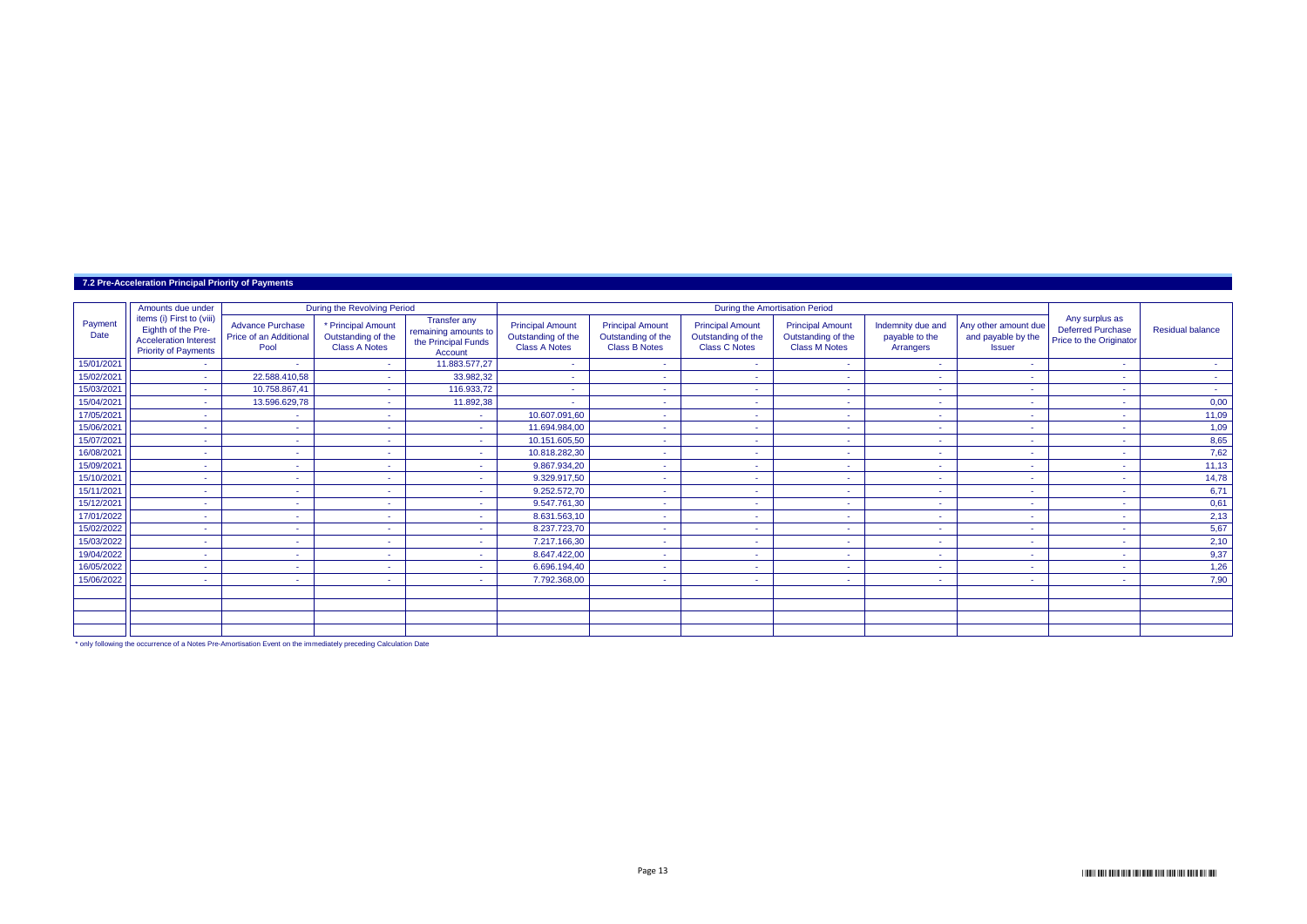|                 | 7.3 Post-Acceleration Priority of Payments             |                      |                                  |                                                                       |                                         |                                                                |                                  |                                                                       |                                         |                                                                       |                                                  |                                                                                 |                              |                                                                |                         |
|-----------------|--------------------------------------------------------|----------------------|----------------------------------|-----------------------------------------------------------------------|-----------------------------------------|----------------------------------------------------------------|----------------------------------|-----------------------------------------------------------------------|-----------------------------------------|-----------------------------------------------------------------------|--------------------------------------------------|---------------------------------------------------------------------------------|------------------------------|----------------------------------------------------------------|-------------------------|
|                 |                                                        |                      |                                  |                                                                       |                                         |                                                                |                                  | <b>NOT APPLICABLE</b>                                                 |                                         |                                                                       |                                                  |                                                                                 |                              |                                                                |                         |
| Payment<br>Date | Expenses, Retention<br><b>Amount and Agent</b><br>Fees | <b>Servicing Fee</b> | Interest on the Class<br>A Notes | <b>Principal Amount</b><br>Outstanding of the<br><b>Class A Notes</b> | Interest on the Class<br><b>B</b> Notes | Principal Amount<br>Outstanding of the<br><b>Class B Notes</b> | Interest on the Class<br>C Notes | <b>Principal Amount</b><br>Outstanding of the<br><b>Class C Notes</b> | Interest on the Class<br><b>M</b> Notes | <b>Principal Amount</b><br>Outstanding of the<br><b>Class M Notes</b> | Indemnity due and<br>payable to the<br>Arrangers | Any other amount due All amounts due and<br>and payable by the<br><b>Issuer</b> | payable to the<br>Originator | Any surplus as<br>Deferred Purchase<br>Price to the Originator | <b>Residual balance</b> |
|                 |                                                        |                      |                                  |                                                                       |                                         |                                                                |                                  |                                                                       |                                         |                                                                       |                                                  |                                                                                 |                              |                                                                |                         |
|                 |                                                        |                      |                                  |                                                                       |                                         |                                                                |                                  |                                                                       |                                         |                                                                       |                                                  |                                                                                 |                              |                                                                |                         |
|                 |                                                        |                      |                                  |                                                                       |                                         |                                                                |                                  |                                                                       |                                         |                                                                       |                                                  |                                                                                 |                              |                                                                |                         |
|                 |                                                        |                      |                                  |                                                                       |                                         |                                                                |                                  |                                                                       |                                         |                                                                       |                                                  |                                                                                 |                              |                                                                |                         |
|                 |                                                        |                      |                                  |                                                                       |                                         |                                                                |                                  |                                                                       |                                         |                                                                       |                                                  |                                                                                 |                              |                                                                |                         |
|                 |                                                        |                      |                                  |                                                                       |                                         |                                                                |                                  |                                                                       |                                         |                                                                       |                                                  |                                                                                 |                              |                                                                |                         |
|                 |                                                        |                      |                                  |                                                                       |                                         |                                                                |                                  |                                                                       |                                         |                                                                       |                                                  |                                                                                 |                              |                                                                |                         |
|                 |                                                        |                      |                                  |                                                                       |                                         |                                                                |                                  |                                                                       |                                         |                                                                       |                                                  |                                                                                 |                              |                                                                |                         |
|                 |                                                        |                      |                                  |                                                                       |                                         |                                                                |                                  |                                                                       |                                         |                                                                       |                                                  |                                                                                 |                              |                                                                |                         |
|                 |                                                        |                      |                                  |                                                                       |                                         |                                                                |                                  |                                                                       |                                         |                                                                       |                                                  |                                                                                 |                              |                                                                |                         |
|                 |                                                        |                      |                                  |                                                                       |                                         |                                                                |                                  |                                                                       |                                         |                                                                       |                                                  |                                                                                 |                              |                                                                |                         |
|                 |                                                        |                      |                                  |                                                                       |                                         |                                                                |                                  |                                                                       |                                         |                                                                       |                                                  |                                                                                 |                              |                                                                |                         |
|                 |                                                        |                      |                                  |                                                                       |                                         |                                                                |                                  |                                                                       |                                         |                                                                       |                                                  |                                                                                 |                              |                                                                |                         |
|                 |                                                        |                      |                                  |                                                                       |                                         |                                                                |                                  |                                                                       |                                         |                                                                       |                                                  |                                                                                 |                              |                                                                |                         |
|                 |                                                        |                      |                                  |                                                                       |                                         |                                                                |                                  |                                                                       |                                         |                                                                       |                                                  |                                                                                 |                              |                                                                |                         |
|                 |                                                        |                      |                                  |                                                                       |                                         |                                                                |                                  |                                                                       |                                         |                                                                       |                                                  |                                                                                 |                              |                                                                |                         |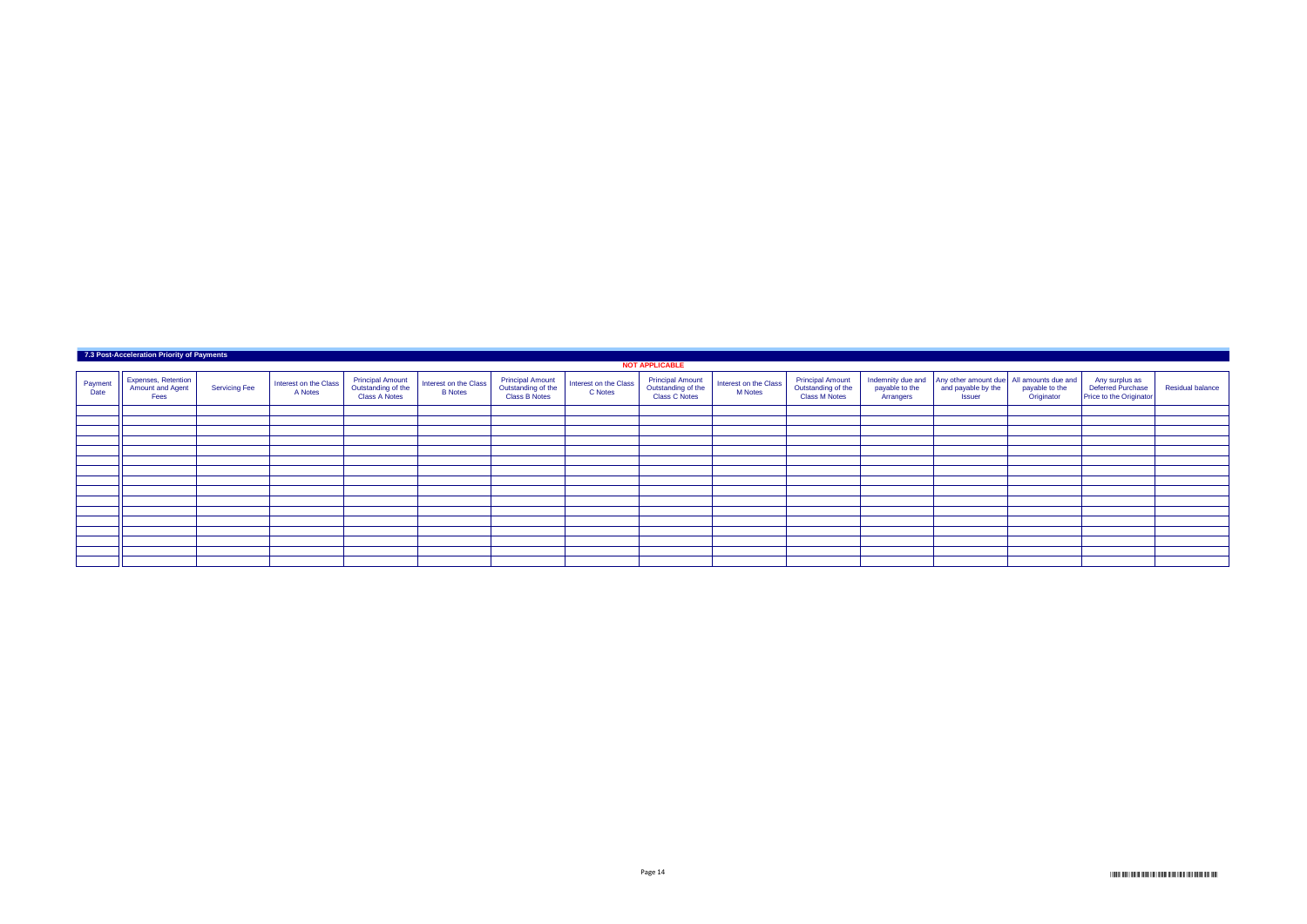## **8. Cash Reserve Amount**

| Payment<br>Date | Initial balance of<br>the Cash<br><b>Reserve Account</b> | <b>Target Cash</b><br><b>Reserve Amount</b><br>3,150,000.00 | <b>Cash Reserve</b><br><b>Amount credited</b><br>into the Cash<br><b>Reserve Account</b><br>at the current<br><b>Payment Date</b> | <b>Shortfall</b> |
|-----------------|----------------------------------------------------------|-------------------------------------------------------------|-----------------------------------------------------------------------------------------------------------------------------------|------------------|
| 15/01/2021      | 3.150.000,00                                             | 3.150.000,00                                                |                                                                                                                                   |                  |
| 15/02/2021      | 3.150.000,00                                             | 3.150.000,00                                                |                                                                                                                                   |                  |
| 15/03/2021      | 3.150.000,00                                             | 3.150.000,00                                                |                                                                                                                                   |                  |
| 15/04/2021      | 3.150.000,00                                             | 3.150.000,00                                                |                                                                                                                                   |                  |
| 17/05/2021      | 3.150.000,00                                             | 3.150.000,00                                                |                                                                                                                                   |                  |
| 15/06/2021      | 3.150.000,00                                             | 3.150.000,00                                                | ۰                                                                                                                                 |                  |
| 15/07/2021      | 3.150.000,00                                             | 3.150.000,00                                                |                                                                                                                                   |                  |
| 16/08/2021      | 3.150.000,00                                             | 3.150.000,00                                                |                                                                                                                                   |                  |
| 15/09/2021      | 3.150.000,00                                             | 3.150.000,00                                                | ۰                                                                                                                                 |                  |
| 15/10/2021      | 3.150.000,00                                             | 3.150.000,00                                                |                                                                                                                                   |                  |
| 15/11/2021      | 3.150.000,00                                             | 3.150.000,00                                                |                                                                                                                                   |                  |
| 15/12/2021      | 3.150.000,00                                             | 3.150.000,00                                                |                                                                                                                                   |                  |
| 17/01/2022      | 3.150.000,00                                             | 3.150.000,00                                                |                                                                                                                                   |                  |
| 15/02/2022      | 3.150.000,00                                             | 3.150.000,00                                                |                                                                                                                                   |                  |
| 15/03/2022      | 3.150.000,00                                             | 3.150.000,00                                                |                                                                                                                                   |                  |
| 19/04/2022      | 3.150.000,00                                             | 3.150.000,00                                                |                                                                                                                                   |                  |
| 16/05/2022      | 3.150.000,00                                             | 3.150.000,00                                                |                                                                                                                                   |                  |
| 15/06/2022      | 3.150.000,00                                             | 3.150.000,00                                                |                                                                                                                                   |                  |
|                 |                                                          |                                                             |                                                                                                                                   |                  |
|                 |                                                          |                                                             |                                                                                                                                   |                  |
|                 |                                                          |                                                             |                                                                                                                                   |                  |
|                 |                                                          |                                                             |                                                                                                                                   |                  |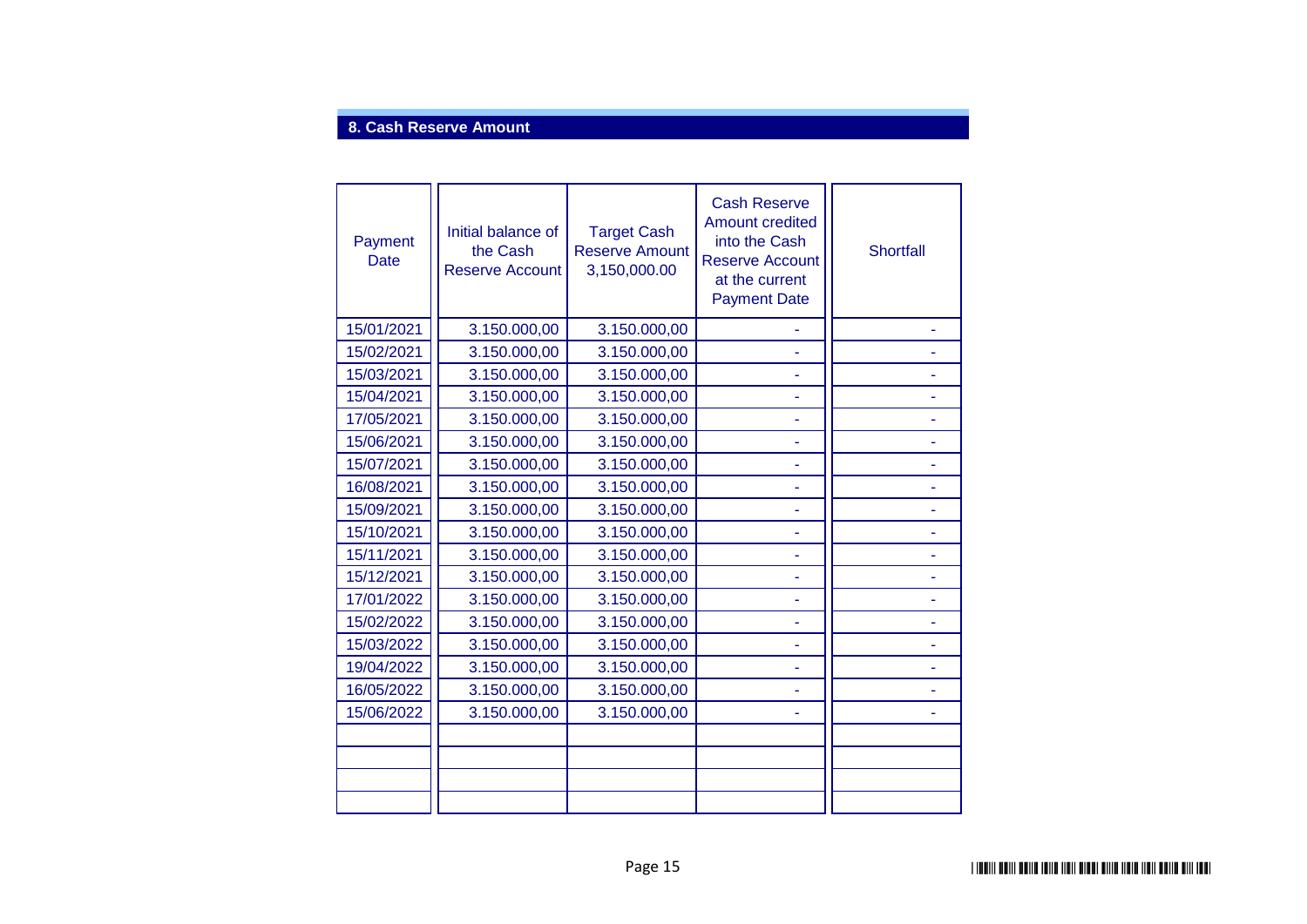|            | 9. Cumulative Portfolio Limits* |        |                  |                          |            |                     |                        |              |                         |                          |               |        |                        |                                                 |                 |               |                              |        |                                     |        |                        |                |                           |             |                                           |       |
|------------|---------------------------------|--------|------------------|--------------------------|------------|---------------------|------------------------|--------------|-------------------------|--------------------------|---------------|--------|------------------------|-------------------------------------------------|-----------------|---------------|------------------------------|--------|-------------------------------------|--------|------------------------|----------------|---------------------------|-------------|-------------------------------------------|-------|
|            |                                 |        | <b>Used Cars</b> |                          |            | <b>Top Borrower</b> |                        |              | <b>Top 10 Borrowers</b> |                          |               | South  |                        | Weighted Average Remaining<br>Maturity (months) |                 |               | Brand other than JLR and FCA |        | Legal Person ("Persone giuridiche") |        |                        |                | <b>Direct Debit Lease</b> |             | Weighted Average<br>Nominal Interest Rate |       |
|            | <b>Collection Period</b>        | Amount |                  | Percentage   Limit (Max) | Amount     |                     | Percentage Limit (Max) | Amount       |                         | Percentage   Limit (Max) | Amount        |        | Percentage Limit (Max) | Amount                                          | Limit (Max)     | Amount        | Percentage Limit (Max)       |        | Amount                              |        | Percentage Limit (Max) | Amount         | Percentage                | Limit (Min) | Percentage Limit (Min)                    |       |
|            | 24/10/2020 23/12/2020           |        | 0,00%            | 7,00%                    | 418,856.80 | 0.20%               | 1.25%                  | 2.672.092,41 | 1.26%                   | 4.00%                    | 43.264.050.01 | 20,40% | 30.00%                 | 28.85                                           | 48              | 413.892.54    | 0.20%                        | 10,00% | 131.922.685,38                      | 62.21% | 85,00%                 | 211.557.626,47 | 99.77%                    | 95,00%      | 3.82%                                     | 2,50% |
|            | 23/12/2020 22/01/2021           |        | 0.00%            | 7.00%                    | 411.533.00 | 0.19%               | 1.25%                  | 2.490.162.52 | 1.14%                   | 4.00%                    | 46.178.578.15 | 21.06% | 30.00%                 |                                                 | 28.85 4800.000% | 12.030.591.84 | 5.49%                        | 10,00% | 141.843.420.62                      | 64,69% | 85,00%                 | 218.766.646,91 | 99.77%                    | 95,00%      | 3.82%                                     | 2.50% |
|            | 22/01/2021 19/02/2021           |        | 0.00%            | 7.00%                    | 404.182.00 | 0.18%               | 1.25%                  | 2.377.131.57 | 1.09%                   | 4,00%                    | 46.266.564.20 | 21.12% | 30.00%                 |                                                 | 29,33 4800,000% | 12.622.917.12 | 5.76%                        | 10,00% | 141.629.796.79                      | 64,65% | 85,00%                 | 218.430.092,77 | 99.71%                    | 95,00%      | 3.80%                                     | 2.50% |
| 19/02/2021 | 24/03/2021                      |        | 0,00%            | 7.00%                    | 411.523,92 | 0.19%               | 1.25%                  | 2.358.744,43 | 1.07%                   | 4.00%                    | 46.759.458,50 | 21,23% | 30,00%                 |                                                 | 29,42 4800,000% | 12.817.639,35 | 5.82%                        | 10,00% | 144.243.033,40                      | 65,49% | 85,00%                 | 219.562.307,22 | 99.68%                    | 95,00%      | 3.77%                                     | 2,50% |
|            | 24/03/2021 23/04/2021           |        | 0,00%            | 7,00%                    | . .        | 0.00%               | 1.25%                  |              | 0.00%                   | 4.00%                    |               | 0.00%  | 30.00%                 |                                                 | 4800.000%       |               | 0.00%                        | 10,00% |                                     | 0.00%  | 85.00%                 |                | 0.00%                     | 95,00%      | 0.00%                                     | 2,50% |
|            |                                 |        |                  |                          |            |                     |                        |              |                         |                          |               |        |                        |                                                 |                 |               |                              |        |                                     |        |                        |                |                           |             |                                           |       |
|            |                                 |        |                  |                          |            |                     |                        |              |                         |                          |               |        |                        |                                                 |                 |               |                              |        |                                     |        |                        |                |                           |             |                                           |       |
|            |                                 |        |                  |                          |            |                     |                        |              |                         |                          |               |        |                        |                                                 |                 |               |                              |        |                                     |        |                        |                |                           |             |                                           |       |
|            |                                 |        |                  |                          |            |                     |                        |              |                         |                          |               |        |                        |                                                 |                 |               |                              |        |                                     |        |                        |                |                           |             |                                           |       |
|            |                                 |        |                  |                          |            |                     |                        |              |                         |                          |               |        |                        |                                                 |                 |               |                              |        |                                     |        |                        |                |                           |             |                                           |       |
|            |                                 |        |                  |                          |            |                     |                        |              |                         |                          |               |        |                        |                                                 |                 |               |                              |        |                                     |        |                        |                |                           |             |                                           |       |
|            |                                 |        |                  |                          |            |                     |                        |              |                         |                          |               |        |                        |                                                 |                 |               |                              |        |                                     |        |                        |                |                           |             |                                           |       |
|            |                                 |        |                  |                          |            |                     |                        |              |                         |                          |               |        |                        |                                                 |                 |               |                              |        |                                     |        |                        |                |                           |             |                                           |       |

 $\Box$ \* the Revolving Period ended on the Payment Date falling in April 2021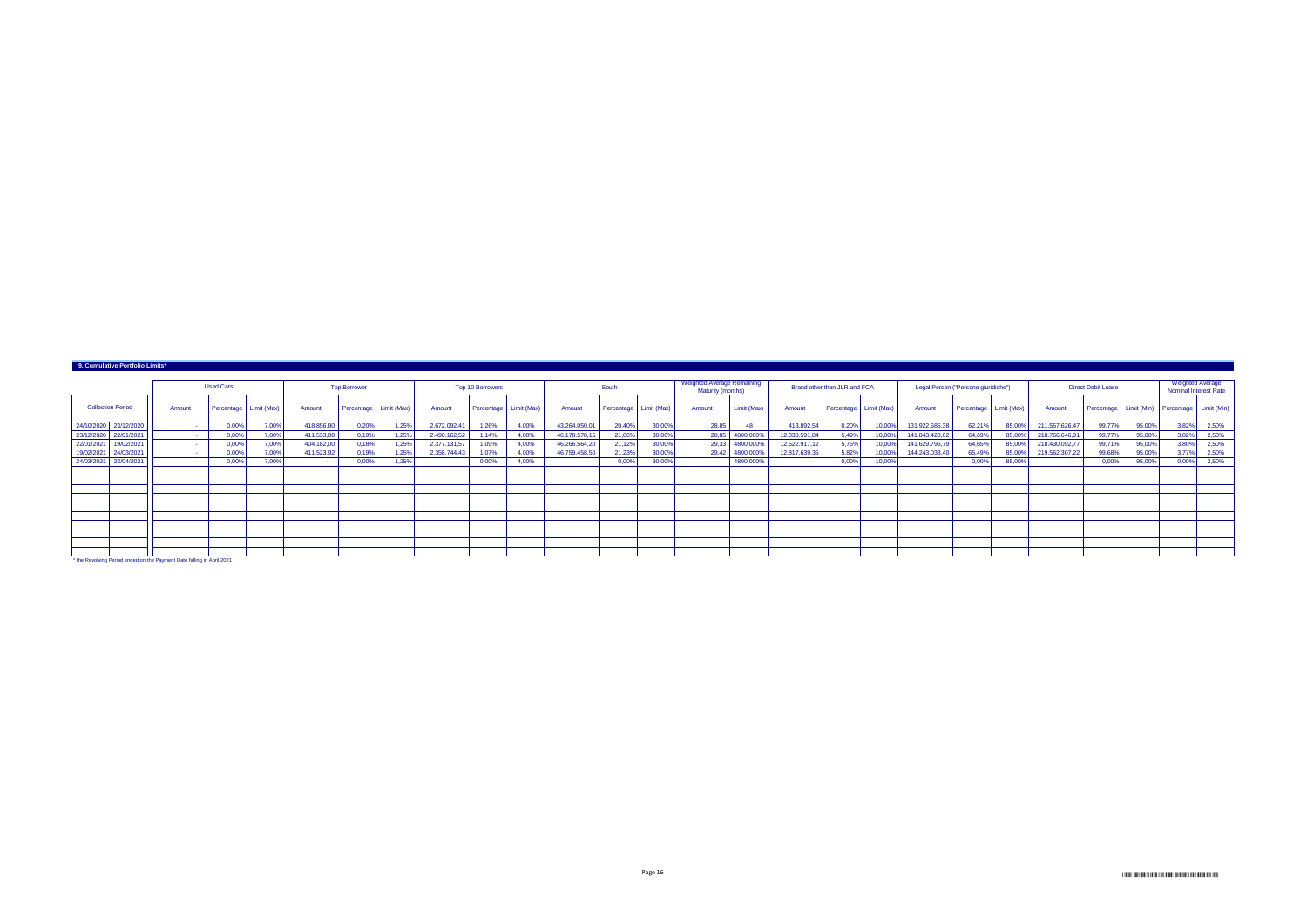### **10. Portfolio performance - Arrears**

|                          |            |                               | $0 - 30$ days                  |                               | 31 - 60 days                   |                               | 61 - 90 days                   |                               | 91 - 120 days                  |                               | 121 - 150 days                 |
|--------------------------|------------|-------------------------------|--------------------------------|-------------------------------|--------------------------------|-------------------------------|--------------------------------|-------------------------------|--------------------------------|-------------------------------|--------------------------------|
| <b>Collection Period</b> |            | <b>Instalment Past</b><br>Due | NPV (Principal not<br>yet due) | <b>Instalment Past</b><br>Due | NPV (Principal not<br>yet due) | <b>Instalment Past</b><br>Due | NPV (Principal not<br>yet due) | <b>Instalment Past</b><br>Due | NPV (Principal not<br>yet due) | <b>Instalment Past</b><br>Due | NPV (Principal not<br>yet due) |
| 24/10/2020               | 23/12/2020 | 2.876.09                      | 731.948.69                     | 1.850,12                      | 29.453,69                      |                               |                                |                               |                                |                               |                                |
| 23/12/2020               | 22/01/2021 | 4.577,49                      | 652.688,84                     | 1.341,08                      | 47.147,15                      | 296,23                        | 28.561,73                      |                               |                                |                               |                                |
| 22/01/2021               | 19/02/2021 | 13.283,30                     | 558.243,78                     | 5.796,24                      | 65.745,52                      | 527,84                        | 2.412,00                       |                               |                                |                               |                                |
| 19/02/2021               | 24/03/2021 | 16.793,10                     | 798.900,41                     | 6.971,08                      | 66.766,65                      | 1.113,52                      | 9.711,24                       |                               |                                |                               |                                |
| 24/03/2021               | 23/04/2021 | 21.354,00                     | 1.144.998,59                   | 8.122,41                      | 190.377,50                     | 3.043,03                      | 31.789,92                      | 1.670,28                      | 3.813,25                       |                               |                                |
| 23/04/2021               | 24/05/2021 | 24.750,47                     | 1.159.567,88                   | 13.646,05                     | 240.766,98                     | 7.846,54                      | 69.774,96                      |                               |                                | 2.783,80                      | 3.343,46                       |
| 24/05/2021               | 22/06/2021 | 27.921,04                     | 1.020.101,26                   | 11.230,30                     | 166.291,14                     | 14.594,23                     | 85.329,76                      | 3.983,16                      | 8.979,13                       |                               |                                |
| 22/06/2021               | 23/07/2021 | 26.338,03                     | 965.621,57                     | 12.008,65                     | 149.493,34                     | 4.036,51                      | 45.493,50                      | 11.593,38                     | 58.482,67                      | 1.546,29                      | $\sim$                         |
| 23/07/2021               | 24/08/2021 | 38.093,57                     | 1.056.567,76                   | 14.640,30                     | 165.606,38                     | 3.996,29                      | 56.779,24                      | 3.347,90                      | 16.091,63                      | 14.549,95                     | 59.807,64                      |
| 24/08/2021               | 23/09/2021 | 44.793,63                     | 1.300.627,12                   | 25.965,74                     | 292.675,32                     | 14.529,57                     | 142.545,15                     | 768,98                        | 14.550,72                      | 6.914,54                      | 21.977,52                      |
| 23/09/2021               | 22/10/2021 | 38.030,79                     | 851.672,99                     | 23.407,70                     | 299.578,57                     | 14.002,79                     | 138.553,09                     | 9.227,76                      | 69.745,23                      | 4.128,13                      | 7.928,39                       |
| 22/10/2021               | 23/11/2021 | 44.183,60                     | 1.034.244,80                   | 24.308,17                     | 238.064,80                     | 16.728,41                     | 169.989,62                     | 11.068,34                     | 80.403,13                      | 4.645,12                      | 29.760,00                      |
| 23/11/2021               | 23/12/2021 | 43.166,62                     | 1.004.385,65                   | 28.367,81                     | 285.238,25                     | 14.820,89                     | 109.343,21                     | 17.671,77                     | 127.623,24                     | 5.477,69                      | 23.975,97                      |
| 23/12/2021               | 24/01/2022 | 40.341,11                     | 730.912,54                     | 45.612,26                     | 359.913,06                     | 20.771,76                     | 110.689,83                     | 13.308,57                     | 104.579,10                     | 11.941,13                     | 64.113,52                      |
| 24/01/2022               | 21/02/2022 | 45.219,65                     | 956.706,92                     | 24.990,90                     | 229.175,59                     | 39.367,85                     | 203.189,35                     | 15.105,04                     | 101.734,82                     | 7.293,84                      | 30.471,83                      |
| 21/02/2022               | 24/03/2022 | 55.210,39                     | 829.831,17                     | 34.801,64                     | 288.620,95                     | 17.579,69                     | 94.988,60                      | 38.302,23                     | 142.144,16                     | 6.667,80                      | 31.364,01                      |
| 24/03/2022               | 21/04/2022 | 33.736,27                     | 764.555,96                     | 62.169,53                     | 301.220,04                     | 29.055,01                     | 173.654,51                     | 17.122,65                     | 103.826,49                     | 29.542,80                     | 83.381,29                      |
| 21/04/2022               | 24/05/2022 | 32.197,71                     | 702.035,71                     | 33.040,56                     | 236.797,33                     | 63.765,63                     | 237.377,80                     | 35.181,56                     | 168.648,55                     | 6.666,44                      | 45.643,03                      |
|                          |            |                               |                                |                               |                                |                               |                                |                               |                                |                               |                                |
|                          |            |                               |                                |                               |                                |                               |                                |                               |                                |                               |                                |
|                          |            |                               |                                |                               |                                |                               |                                |                               |                                |                               |                                |
|                          |            |                               |                                |                               |                                |                               |                                |                               |                                |                               |                                |

|                          |            |                               | 151 - 180 days                 |                               | 181 - 210 days                 |                               | 210 - 240 days                 |                               | Write-Off                             |                               | Adjustment                     |
|--------------------------|------------|-------------------------------|--------------------------------|-------------------------------|--------------------------------|-------------------------------|--------------------------------|-------------------------------|---------------------------------------|-------------------------------|--------------------------------|
| <b>Collection Period</b> |            | <b>Instalment Past</b><br>Due | NPV (Principal not<br>yet due) | <b>Instalment Past</b><br>Due | NPV (Principal not<br>yet due) | <b>Instalment Past</b><br>Due | NPV (Principal not<br>yet due) | <b>Instalment Past</b><br>Due | <b>NPV</b> (Principal not<br>yet due) | <b>Instalment Past</b><br>Due | NPV (Principal not<br>yet due) |
| 24/10/2020               | 23/12/2020 |                               |                                |                               |                                |                               |                                |                               | ٠                                     |                               |                                |
| 23/12/2020               | 22/01/2021 | ٠                             |                                |                               |                                | <b>.</b>                      |                                |                               |                                       |                               |                                |
| 22/01/2021               | 19/02/2021 | ٠                             |                                |                               |                                |                               |                                |                               |                                       |                               |                                |
| 19/02/2021               | 24/03/2021 | ٠                             | ٠                              |                               | $\sim$                         | $\overline{\phantom{a}}$      | $\sim$                         |                               | ۰.                                    |                               |                                |
| 24/03/2021               | 23/04/2021 | ٠                             | ٠                              | ٠                             |                                | $\sim$                        | $\sim$                         |                               |                                       |                               |                                |
| 23/04/2021               | 24/05/2021 | ٠                             | ۰.                             | ٠                             | ۰.                             |                               | $\sim$                         | $\sim$                        | ۰.                                    |                               | $\sim$                         |
| 24/05/2021               | 22/06/2021 | ٠                             | ٠                              | ٠                             | $\sim$                         | $\sim$                        | $\sim$                         |                               | ۰.                                    |                               | $\sim$                         |
| 22/06/2021               | 23/07/2021 | ٠                             | ٠                              | $\overline{\phantom{a}}$      | ۰.                             | $\sim$                        | $\sim$                         |                               | ۰.                                    |                               |                                |
| 23/07/2021               | 24/08/2021 | 20,19                         | ۰.                             | ٠                             | $\sim$                         | $\sim$                        | $\sim$                         |                               | ۰.                                    |                               | $\sim$                         |
| 24/08/2021               | 23/09/2021 | 18.107,66                     | 60.168,91                      | 1.520,75                      | 2.711,83                       | 1.458,24                      | 2.161,16                       | 699,80                        | 77.629,67                             |                               | $\sim$                         |
| 23/09/2021               | 22/10/2021 | 3.220,28                      | 6.040,55                       | 15.354,90                     | 54.789,21                      | 1.520,75                      | 2.444,65                       |                               | 90.910,04                             |                               | $\sim$                         |
| 22/10/2021               | 23/11/2021 | 1.423,33                      | 818,20                         | 2.208,16                      | 5.684,83                       | 3.642,08                      | 20.522,54                      | 646,78                        | 81.599,59                             |                               | 529,02                         |
| 23/11/2021               | 23/12/2021 | 1.460,63                      | 18.037,09                      | 1.423,33                      | 683,61                         | 4.218,39                      | 4.561,22                       | 1.855,66                      | 76.829,26                             |                               | 529,02                         |
| 23/12/2021               | 24/01/2022 | 6.730,46                      | 25.695,11                      | 1.460,63                      | 17.597,15                      | 3.135,68                      | 2.186,10                       | 873,97                        | 70.586,64                             |                               | 529,02                         |
| 24/01/2022               | 21/02/2022 | 7.198,50                      | 39.955,44                      | 2.817,40                      | 21.315,92                      | 2.433,20                      | 11.411,65                      | (2.212, 12)                   | 52.811,33                             |                               | 529,02                         |
| 21/02/2022               | 24/03/2022 | 7.064,49                      | 50.394,82                      | 3.444,57                      | 13.125,62                      | 5.158,19                      | 18.280,38                      | (4.372, 04)                   | 80.102,44                             |                               | 529,02                         |
| 24/03/2022               | 21/04/2022 | 3.177,68                      | 8.606,76                       | 7.509,14                      | 25.185,69                      | 7.361,20                      | 24.487,72                      | 5.638,79                      | 92.954,23                             | 929,22                        |                                |
| 21/04/2022               | 24/05/2022 | 1.470,25                      | 2.715,92                       | 4.628,70                      | 9.273,09                       | 6.497,77                      | 14.295,43                      | 11.096,31                     | 107.447,59                            | 929,22                        | <b>Section</b>                 |
|                          |            |                               |                                |                               |                                |                               |                                |                               |                                       |                               |                                |
|                          |            |                               |                                |                               |                                |                               |                                |                               |                                       |                               |                                |
|                          |            |                               |                                |                               |                                |                               |                                |                               |                                       |                               |                                |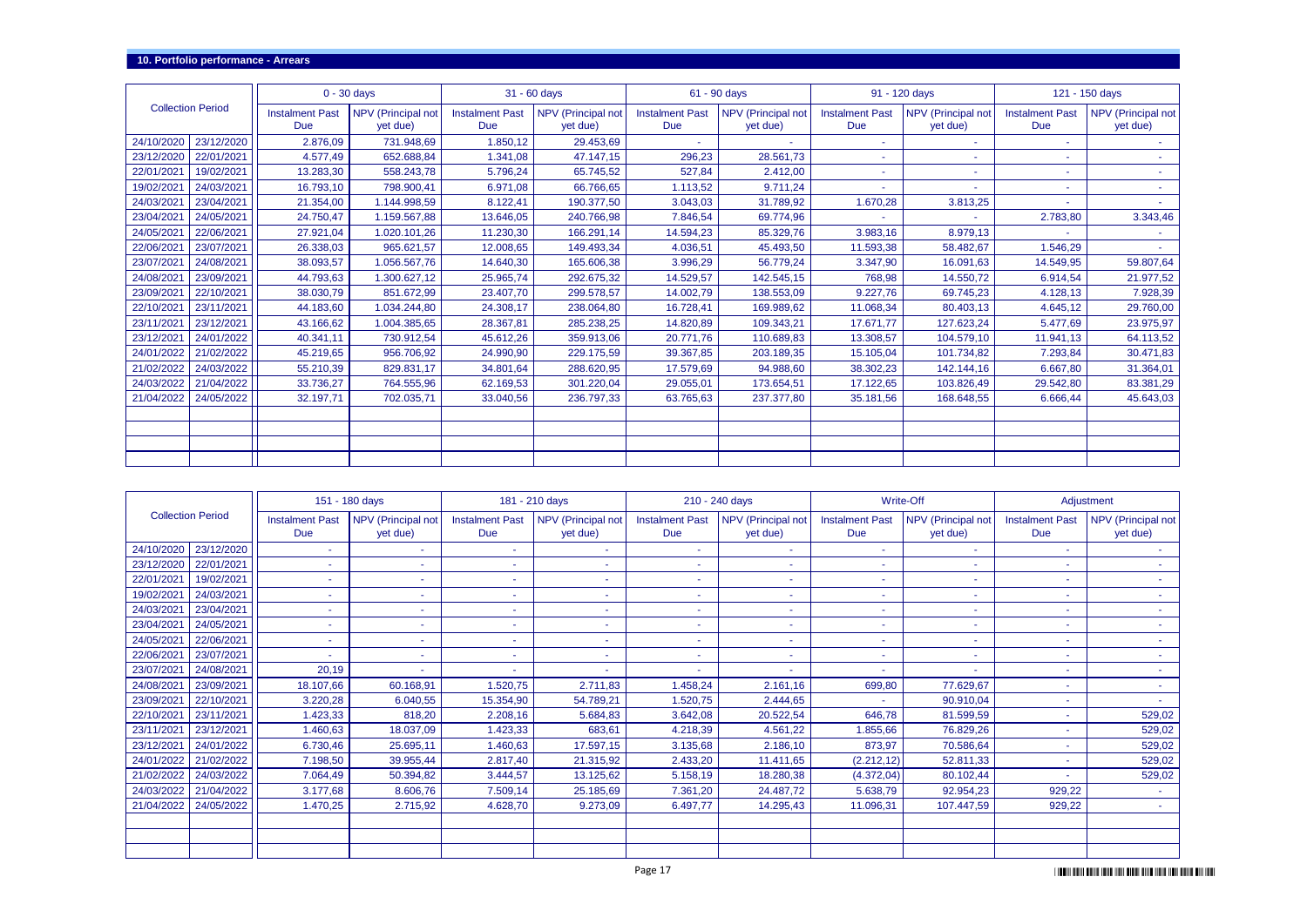### **11. Repurchase / Renegotiations**

|                          |            |        |                                             | Defaulted sold and Repurchased |              |                                     |       |              |                       |       |                                       |            |
|--------------------------|------------|--------|---------------------------------------------|--------------------------------|--------------|-------------------------------------|-------|--------------|-----------------------|-------|---------------------------------------|------------|
| <b>Collection Period</b> |            |        | Defaulted Receivables sold to third parties |                                |              | Receivables repurchased 9.1(b) MRPA |       |              | <b>Renegotiations</b> |       | COVID-19 Renegotiations - Italian law |            |
|                          |            | Amount | Percentage                                  | Limit                          | Amount       | Percentage                          | Limit | Amount       | Percentage            | Limit | n.                                    | Amount     |
| 24/10/2020               | 23/12/2020 | ÷.     | 0,00%                                       | 2,00%                          | 852.041.14   | 0,38%                               | 5,00% | ٠            | 0,00%                 | 5,00% | 39                                    | 47.568,99  |
| 23/12/2020               | 22/01/2021 | ٠      | 0,00%                                       | 2,00%                          | 1.909.702,18 | 0,85%                               | 5,00% | ٠            | 0,00%                 | 5,00% | 52                                    | 176.783,76 |
| 22/01/2021               | 19/02/2021 | $\sim$ | 0,00%                                       | 2,00%                          | 3.788.961,82 | 1,68%                               | 5,00% |              | 0,00%                 | 5,00% | 52                                    | 221.303,72 |
| 19/02/2021               | 24/03/2021 | ٠      | 0,00%                                       | 2,00%                          | 4.770.869,87 | 2,12%                               | 5,00% | 59.449,67    | 0,03%                 | 5,00% | 52                                    | 269.524,80 |
| 24/03/2021               | 23/04/2021 | ٠      | 0,00%                                       | 2,00%                          | 4.770.869,87 | 2,12%                               | 5,00% | 65.976,59    | 0,03%                 | 5,00% | 55                                    | 271.933,26 |
| 23/04/2021               | 24/05/2021 | ۰      | 0,00%                                       | 2,00%                          | 4.770.869,87 | 2,12%                               | 7,00% | 179.672,83   | 0,08%                 | 5,00% | 55                                    | 271.933,26 |
| 24/05/2021               | 22/06/2021 | $\sim$ | 0,00%                                       | 2,00%                          | 4.770.869,87 | 2,12%                               | 7,00% | 350.011,78   | 0,16%                 | 5,00% | 55                                    | 405.214,92 |
| 22/06/2021               | 23/07/2021 | ٠      | 0,00%                                       | 2,00%                          | 4.770.869.87 | 2,12%                               | 7,00% | 520.350,73   | 0,23%                 | 5,00% | 55                                    | 538.496,58 |
| 23/07/2021               | 24/08/2021 | ٠      | 0,00%                                       | 2,00%                          | 4.770.869,87 | 2,12%                               | 7,00% | 579.564,24   | 0,26%                 | 5,00% | 55                                    | 541.212,51 |
| 24/08/2021               | 23/09/2021 | $\sim$ | 0,00%                                       | 2,00%                          | 4.770.869,87 | 2,12%                               | 7,00% | 669.772,06   | 0,30%                 | 5,00% | 55                                    | 541.212,51 |
| 23/09/2021               | 22/10/2021 | ٠      | 0,00%                                       | 2,00%                          | 4.770.869,87 | 2,12%                               | 7,00% | 703.808,59   | 0,31%                 | 5,00% | 55                                    | 541.212,51 |
| 22/10/2021               | 23/11/2021 | ٠      | 0,00%                                       | 2,00%                          | 4.780.003,25 | 2,12%                               | 7,00% | 745.580,62   | 0,33%                 | 5,00% | 55                                    | 541.212,51 |
| 23/11/2021               | 23/12/2021 | ۰      | 0,00%                                       | 2,00%                          | 4.780.003,25 | 2,12%                               | 7,00% | 823.067,20   | 0,37%                 | 5,00% | 55                                    | 541.212,51 |
| 23/12/2021               | 24/01/2022 | ٠      | 0,00%                                       | 2,00%                          | 4.780.003,25 | 2,12%                               | 7,00% | 928.075,24   | 0.41%                 | 5,00% | 55                                    | 541.212,51 |
| 24/01/2022               | 21/02/2022 | ٠      | 0,00%                                       | 2,00%                          | 4.780.003,25 | 2,12%                               | 7,00% | 958.364,86   | 0,43%                 | 5,00% | 55                                    | 541.212,51 |
| 21/02/2022               | 24/03/2022 | ٠      | 0,00%                                       | 2,00%                          | 4.780.003,25 | 2,12%                               | 7,00% | 983.038.46   | 0.44%                 | 5,00% | 55                                    | 541.212,51 |
| 24/03/2022               | 21/04/2022 | ٠      | 0,00%                                       | 2,00%                          | 4.780.003,25 | 2,12%                               | 7,00% | 1.002.454,10 | 0,45%                 | 5,00% | 55                                    | 541.212,51 |
| 21/04/2022               | 24/05/2022 | ٠      | 0,00%                                       | 2,00%                          | 4.780.003,25 | 2,12%                               | 7,00% | 1.005.314,71 | 0.45%                 | 5,00% | 55                                    | 541.212,51 |
|                          |            |        |                                             |                                |              |                                     |       |              |                       |       |                                       |            |
|                          |            |        |                                             |                                |              |                                     |       |              |                       |       |                                       |            |
|                          |            |        |                                             |                                |              |                                     |       |              |                       |       |                                       |            |
|                          |            |        |                                             |                                |              |                                     |       |              |                       |       |                                       |            |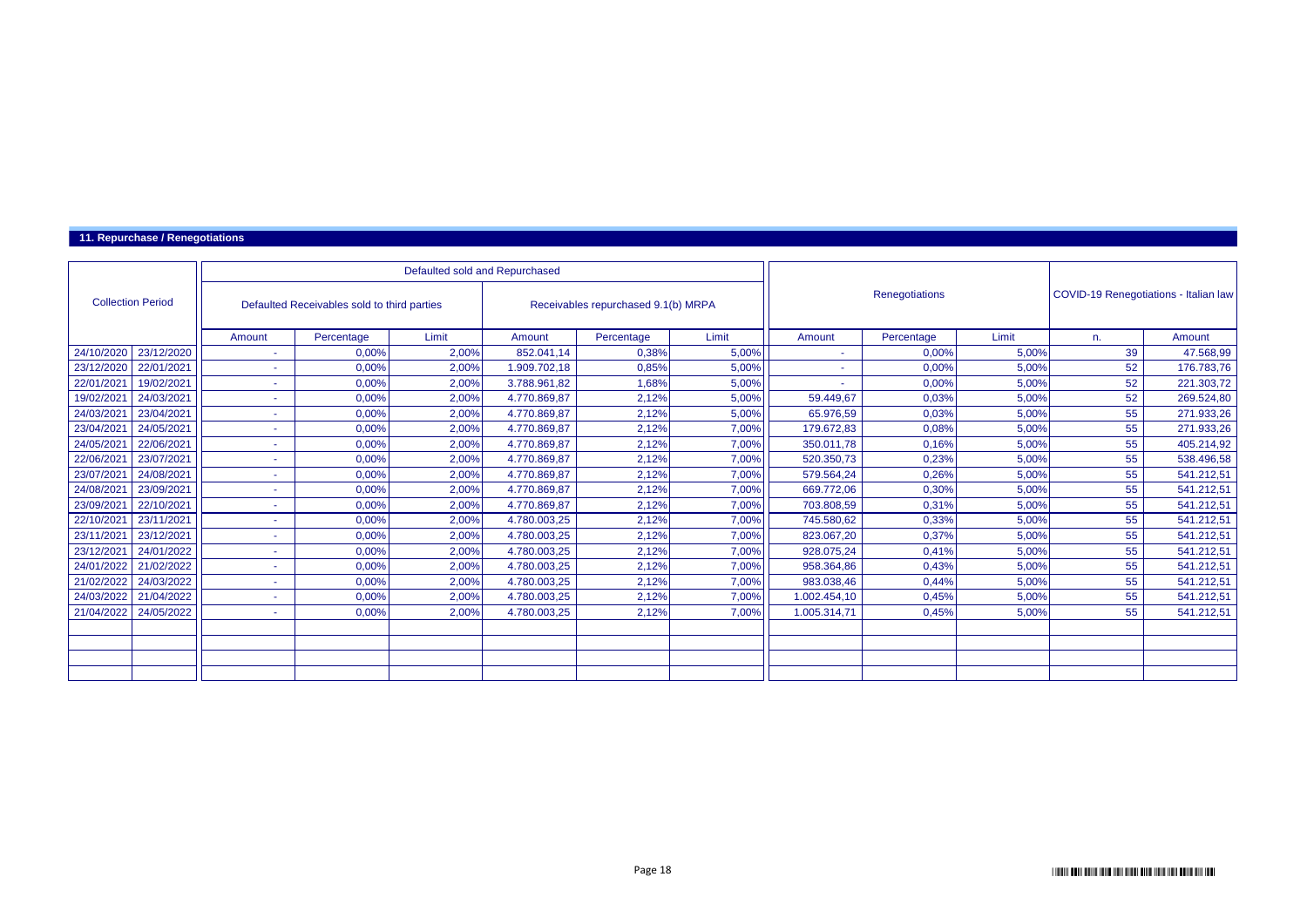### **12. Prepayments**

| <b>Collection Period</b> |            | Number of<br>Contracts | Past-Due on<br>Prepayments | <b>Residual value</b><br>NPV (Principal +<br>Interest) | <b>Residual Interest</b><br><b>NPV</b> | Interest Due on<br><b>Late Payments</b> | Penalties on<br>Prepayments | <b>Early Payments</b> | <b>Total Payments</b><br><b>Received</b> | <b>Net Loss</b> |
|--------------------------|------------|------------------------|----------------------------|--------------------------------------------------------|----------------------------------------|-----------------------------------------|-----------------------------|-----------------------|------------------------------------------|-----------------|
| 24/10/2020               | 23/12/2020 |                        |                            |                                                        | $\blacksquare$                         | ٠                                       |                             |                       |                                          |                 |
| 23/12/2020               | 22/01/2021 |                        |                            |                                                        |                                        |                                         |                             |                       |                                          |                 |
| 22/01/2021               | 19/02/2021 | 228                    | 3.661,39                   | 831.166,64                                             | 90.499,04                              | 1.076,29                                | 2.549,40                    | 21.746,08             | 726.208,60                               | 87.949,64       |
| 19/02/2021               | 24/03/2021 | 770                    | 4.683,08                   | 2.245.777,92                                           | 273.104,95                             | 1.311,38                                | 13.058,76                   | 35.365,45             | 1.956.360,74                             | 260.046,19      |
| 24/03/2021               | 23/04/2021 | 750                    | 2.734,15                   | 2.066.090,96                                           | 250.809,42                             | 3.023,46                                | 17.739,27                   | 36.661,86             | 1.802.116,56                             | 233.070,15      |
| 23/04/2021               | 24/05/2021 | 770                    | 6.756,68                   | 2.655.687,07                                           | 368.785,49                             | 4.218,48                                | 45.121,34                   | 50.349,35             | 2.292.648,73                             | 323.664,15      |
| 24/05/2021               | 22/06/2021 | 701                    | 4.469,58                   | 1.864.956,45                                           | 226.907,68                             | 3.168,23                                | 34.303,80                   | 31.084,78             | 1.648.905,60                             | 192.603,88      |
| 22/06/2021               | 23/07/2021 | 716                    | 6.869,16                   | 2.083.761,76                                           | 257.694,46                             | 7.701,90                                | 42.513,01                   | 29.910.52             | 1.853.240,85                             | 215.181,45      |
| 23/07/2021               | 24/08/2021 | 503                    | 3.806,95                   | 1.417.534,38                                           | 186.096,52                             | 5.352,24                                | 29.100,02                   | 24.043,45             | 1.245.653,62                             | 156.996,50      |
| 24/08/2021               | 23/09/2021 | 522                    | 2.657,83                   | 1.238.567,33                                           | 158.183,73                             | 3.407,33                                | 26.432,10                   | 20.361,12             | 1.092.519,74                             | 131.751,63      |
| 23/09/2021               | 22/10/2021 | 662                    | 4.959,81                   | 1.498.839,26                                           | 156.822,23                             | 6.407,97                                | 27.693,96                   | 24.607,69             | 1.356.471,08                             | 129.128,27      |
| 22/10/2021               | 23/11/2021 | 752                    | 6.351,36                   | 1.733.223,10                                           | 233.228,75                             | 3.410,25                                | 36.622,88                   | 25.899,14             | 1.520.479,70                             | 196.605,87      |
| 23/11/2021               | 23/12/2021 | 462                    | 2.341,74                   | 1.235.970,48                                           | 149.354,03                             | 3.734,33                                | 27.124,37                   | 25.740,81             | 1.094.076,08                             | 122.229,66      |
| 23/12/2021               | 24/01/2022 | 540                    | 2.459,74                   | 857.657,69                                             | 102.021,27                             | 2.707,67                                | 17.179,60                   | 19.192,18             | 758.791,25                               | 84.841,67       |
| 24/01/2022               | 21/02/2022 | 576                    | 7.290,49                   | 923.226,59                                             | 119.778,01                             | 8.993,37                                | 17.194,30                   | 24.209,10             | 812.717,64                               | 102.583,71      |
| 21/02/2022               | 24/03/2022 | 1.099                  | 13.399,18                  | 1.621.595,37                                           | 202.676,43                             | 4.194,05                                | 32.192,33                   | 40.487,86             | 1.428.216,64                             | 170.484,10      |
| 24/03/2022               | 21/04/2022 | 754                    | 2.436,45                   | 970.344,59                                             | 121.234,20                             | 4.938,19                                | 20.792,76                   | 24.973,38             | 852.304,41                               | 100.441,44      |
| 21/04/2022               | 24/05/2022 | 812                    | 11.855,93                  | 1.324.062,89                                           | 149.430,40                             | 5.903,15                                | 28.993,55                   | 33.367,56             | 1.188.017,56                             | 120.436,85      |
|                          |            |                        |                            |                                                        |                                        |                                         |                             |                       |                                          |                 |
|                          |            |                        |                            |                                                        |                                        |                                         |                             |                       |                                          |                 |
|                          |            |                        |                            |                                                        |                                        |                                         |                             |                       |                                          |                 |
|                          |            |                        |                            |                                                        |                                        |                                         |                             |                       |                                          |                 |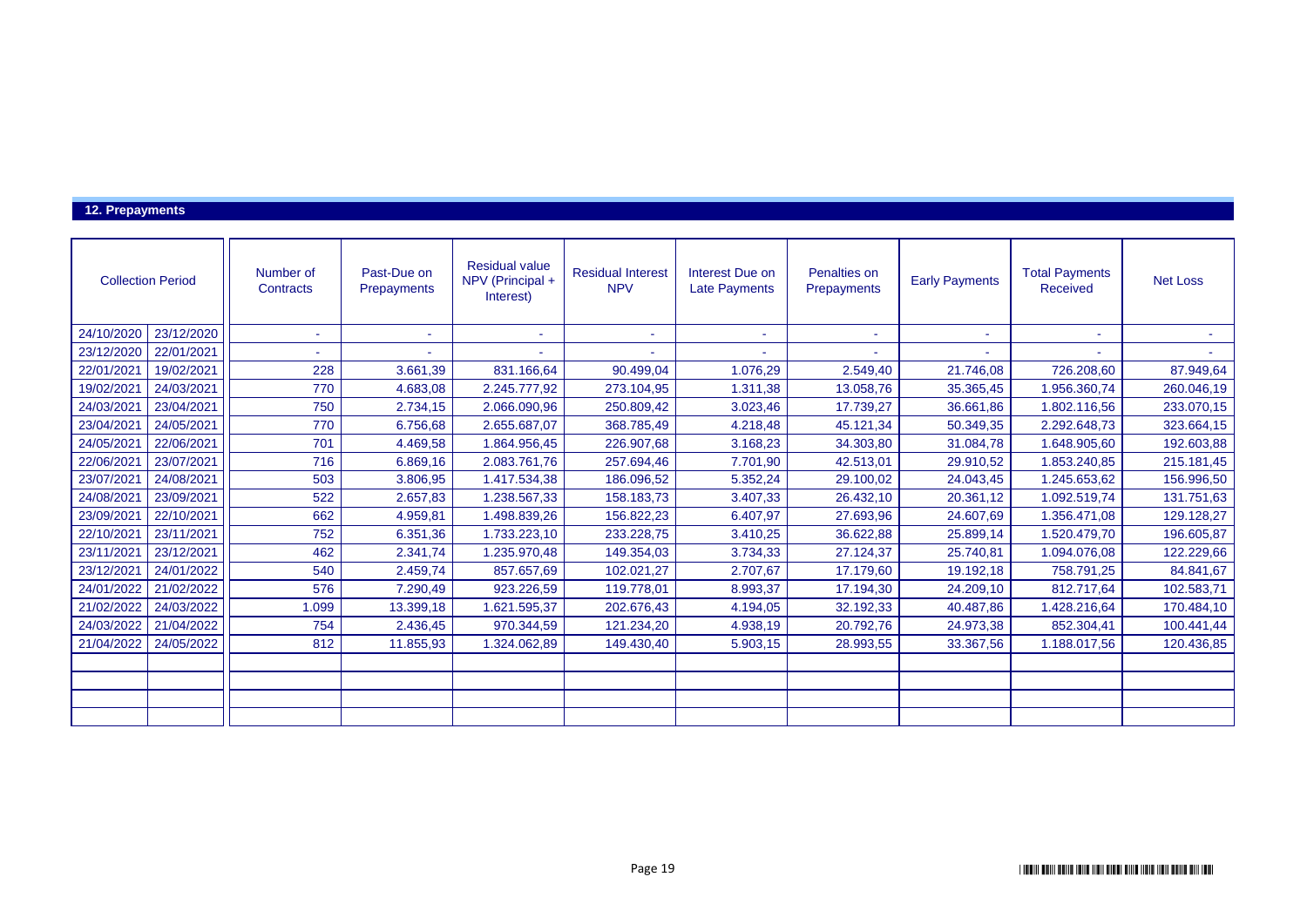|  | <b>13. Stratification</b> |  |
|--|---------------------------|--|
|  |                           |  |

|            |                          |                  |         |                                           |         | <b>Distribution by New and Used Car Loans</b> |               |                                           |       |                  |        |                                            |        | <b>Distribution by Lessee Type</b> |               |                                            |        |
|------------|--------------------------|------------------|---------|-------------------------------------------|---------|-----------------------------------------------|---------------|-------------------------------------------|-------|------------------|--------|--------------------------------------------|--------|------------------------------------|---------------|--------------------------------------------|--------|
|            | <b>Collection Period</b> |                  |         | <b>New Car Loans</b>                      |         |                                               |               | <b>Used Car Loans</b>                     |       |                  |        | <b>Physical Person ("Persone Fisiche")</b> |        |                                    |               | <b>Legal Person ("Persone giuridiche")</b> |        |
|            |                          | <b>By Number</b> | ℅       | <b>By Outstanding</b><br><b>Principal</b> | %       | <b>By Number</b>                              | $\frac{9}{6}$ | <b>By Outstanding</b><br><b>Principal</b> | %     | <b>By Number</b> | %      | <b>By Outstanding</b><br><b>Principal</b>  | %      | <b>By Number</b>                   | $\frac{9}{6}$ | <b>By Outstanding</b><br><b>Principal</b>  | %      |
| 24/10/2020 | 23/12/2020               | 24.124           | 100.00% | 212.045.590,80                            | 100.00% | ×.                                            | 0.00%         |                                           | 0.00% | 9.983            | 41.38% | 80.122.905.42                              | 37.79% | 14.141                             | 58.62%        | 131.922.685.38                             | 62,21% |
| 23/12/2020 | 22/01/2021               | 23.449           | 100.00% | 201.338.759.50                            | 100.00% |                                               | 0.00%         |                                           | 0.00% | 9.983            | 42.57% | 80.122.905.42                              | 39.80% | 13,466                             | 57.43%        | 121.215.854.08                             | 60.20% |
| 22/01/2021 | 19/02/2021               | 24.125           | 100.00% | 213.336.047.94                            | 100.00% | ×.                                            | 0.00%         |                                           | 0.00% | 9.403            | 38.98% | 75.117.144.88                              | 35.21% | 14.722                             | 61.02%        | 138.218.903.06                             | 64.79% |
| 19/02/2021 | 24/03/2021               | 24.059           | 100.00% | 211.541.580.55                            | 100.00% | ×.                                            | 0.00%         |                                           | 0.00% | 9.403            | 39.08% | 75.117.144.88                              | 35.51% | 14.656                             | 60.92%        | 136.424.435.67                             | 64.49% |
| 24/03/2021 | 23/04/2021               | 24.234           | 100.00% | 214.222.820.37                            | 100.00% |                                               | 0.00%         |                                           | 0.00% | 9.240            | 38.13% | 73,773,800.54                              | 34.44% | 14.994                             | 61.87%        | 140.449.019.83                             | 65,56% |
| 23/04/2021 | 24/05/2021               | 23.541           | 100.00% | 202.831.184.51                            | 100.00% | ×.                                            | 0.00%         |                                           | 0.00% | 9.240            | 39.25% | 73,773,800.54                              | 36.37% | 14.301                             | 60.75%        | 129.057.383.97                             | 63,63% |
| 24/05/2021 | 22/06/2021               | 22,600           | 100.00% | 192.330.435,37                            | 100.00% | ×.                                            | 0.00%         |                                           | 0.00% | 8.546            | 37.81% | 65.722.689.89                              | 34.17% | 14.054                             | 62.19%        | 126,607,745.48                             | 65.83% |
| 22/06/2021 | 23/07/2021               | 22.150           | 100.00% | 181.622.812.18                            | 100.00% | ×.                                            | 0.00%         |                                           | 0.00% | 8.351            | 37.70% | 61.884.793.42                              | 34.07% | 13,799                             | 62.30%        | 119,738,018.76                             | 65.93% |
| 23/07/2021 | 24/08/2021               | 21.500           | 100.00% | 171.612.018.58                            | 100.00% | ×.                                            | 0.00%         |                                           | 0.00% | 8.072            | 37.54% | 58.232.658.01                              | 33.93% | 13.428                             | 62.46%        | 113,379,360.57                             | 66.07% |
| 24/08/2021 | 23/09/2021               | 20.902           | 100.00% | 162.353.798.16                            | 100.00% |                                               | 0.00%         |                                           | 0.00% | 7.785            | 37.25% | 54.817.671.67                              | 33.76% | 13.117                             | 62.75%        | 107.536.126.49                             | 66.24% |
| 23/09/2021 | 22/10/2021               | 20.181           | 100.00% | 153.068.726.62                            | 100.00% | ×.                                            | 0.00%         |                                           | 0.00% | 7.468            | 37.01% | 51.395.123.09                              | 33.58% | 12.713                             | 62.99%        | 101.673.603.53                             | 66.42% |
| 22/10/2021 | 23/11/2021               | 19.313           | 100.00% | 143.442.311.67                            | 100.00% | ×.                                            | 0.00%         |                                           | 0.00% | 7.119            | 36.86% | 47.897.538.94                              | 33.39% | 12.194                             | 63.14%        | 95.544.772.73                              | 66.61% |
| 23/11/2021 | 23/12/2021               | 18,669           | 100.00% | 134.825.481.71                            | 100.00% |                                               | 0.00%         |                                           | 0.00% | 6.827            | 36.57% | 44.696.488.27                              | 33.15% | 11.842                             | 63.43%        | 90.128.993.44                              | 66,85% |
| 23/12/2021 | 24/01/2022               | 18,007           | 100.00% | 126.966.148.13                            | 100.00% |                                               | 0.00%         |                                           | 0.00% | 6,530            | 36.26% | 41.872.012.23                              | 32.98% | 11,477                             | 63.74%        | 85.094.135.90                              | 67.02% |
| 24/01/2022 | 21/02/2022               | 17.094           | 100.00% | 119.100.063.58                            | 100.00% | ×.                                            | 0.00%         |                                           | 0.00% | 6.122            | 35.81% | 39.215.417.18                              | 32.93% | 10.972                             | 64.19%        | 79.884.646.40                              | 67.07% |
| 21/02/2022 | 24/03/2022               | 16.313           | 100.00% | 110.720.072.89                            | 100.00% |                                               | 0.00%         |                                           | 0.00% | 5.801            | 35.56% | 36.258.835.92                              | 32.75% | 10.512                             | 64.44%        | 74.461.236.97                              | 67,25% |
| 24/03/2022 | 21/04/2022               | 15.564           | 100.00% | 104.120.548.88                            | 100.00% |                                               | 0.00%         |                                           | 0.00% | 5.801            | 35.56% | 36.258.835.92                              | 34.82% | 10.512                             | 64.44%        | 67.861.712,96                              | 65.18% |
| 21/04/2022 | 24/05/2022               | 14.749           | 100,00% | 96.138.369.65                             | 100.00% |                                               | 0.00%         |                                           | 0.00% | 5.128            | 34.77% | 31.164.416.67                              | 32.42% | 9.621                              | 65.23%        | 64.973.952.98                              | 67.58% |
|            |                          |                  |         |                                           |         |                                               |               |                                           |       |                  |        |                                            |        |                                    |               |                                            |        |
|            |                          |                  |         |                                           |         |                                               |               |                                           |       |                  |        |                                            |        |                                    |               |                                            |        |
|            |                          |                  |         |                                           |         |                                               |               |                                           |       |                  |        |                                            |        |                                    |               |                                            |        |
|            |                          |                  |         |                                           |         |                                               |               |                                           |       |                  |        |                                            |        |                                    |               |                                            |        |

|                          |            |                  |        |                                    |               | <b>Distribution by Payment Method</b> |                  |                                    |       |                  |               |                                    |        |                  |        | <b>Distribution by Geographic Area</b>    |               |                  |        |                                           |        |
|--------------------------|------------|------------------|--------|------------------------------------|---------------|---------------------------------------|------------------|------------------------------------|-------|------------------|---------------|------------------------------------|--------|------------------|--------|-------------------------------------------|---------------|------------------|--------|-------------------------------------------|--------|
| <b>Collection Period</b> |            |                  |        | <b>Direct Debit Lease</b>          |               |                                       |                  | <b>Transfer order Lease (OB)</b>   |       |                  |               | <b>North</b>                       |        |                  |        | <b>Centre</b>                             |               |                  |        | South                                     |        |
|                          |            | <b>By Number</b> |        | <b>By Outstanding</b><br>Principal | $\frac{9}{6}$ | <b>By Number</b>                      | $\mathbf{e}_{k}$ | <b>By Outstanding</b><br>Principal | %     | <b>By Number</b> | $\frac{Q}{2}$ | <b>By Outstanding</b><br>Principal |        | <b>By Number</b> |        | <b>By Outstanding</b><br><b>Principal</b> | $\frac{9}{6}$ | <b>By Number</b> | $\%$   | <b>By Outstanding</b><br><b>Principal</b> | ℅      |
| 24/10/2020               | 23/12/2020 | 24.036           | 99.94% | 211.557.626.47                     | 99.95%        | 14                                    | 0.06%            | 98,405.26                          | 0.05% | 12,463           | 51.66%        | 117,508,418.63                     | 55.42% | 6.336            | 26.26% | 51.273.122.16                             | 24.18%        | 5.325            | 22.07% | 43.264.050.01                             | 20,40% |
| 23/12/2020               | 22/01/2021 | 23.368           | 99.94% | 200.904.214.59                     | 99.95%        | 13                                    | 0.06%            | 90.876.97                          | 0.05% | 12.086           | 51.54%        | 111.363.368.70                     | 55.31% | 6.158            | 26.26% | 48.690.128.16                             | 24.18%        | 5.205            | 22.20% | 41.285.262.64                             | 20,51% |
| 22/01/2021               | 19/02/2021 | 24.032           | 99.93% | 212.834.512.80                     | 99.95%        | 16                                    | 0.07%            | 108,574.66                         | 0.05% | 12.327           | 51.10%        | 116,527,383.75                     | 54.62% | 6.319            | 26.19% | 51.817.116.55                             | 24.29%        | 5.479            | 22.71% | 44.991.547.64                             | 21,09% |
| 19/02/2021               | 24/03/2021 | 23.959           | 99.90% | 210.922.307.00                     | 99.92%        | 23                                    | 0.10%            | 170.051.80                         | 0.08% | 12.285           | 51.06%        | 115.373.203.63                     | 54.54% | 6.291            | 26.15% | 51.365.480.82                             | 24.28%        | 5.483            | 22.79% | 44.802.896.10                             | 21,18% |
| 24/03/2021               | 23/04/2021 | 24.105           | 99.93% | 213.344.048.67                     | 99.90%        | 17                                    | 0.07%            | 216,567.73                         | 0.10% | 12.305           | 50.78%        | 116.170.090.92                     | 54.23% | 6.390            | 26.37% | 52.486.014.37                             | 24.50%        | 5.539            | 22.86% | 45,566,715.08                             | 21,27% |
| 23/04/2021               | 24/05/2021 | 23.411           | 99.93% | 201.976.308.21                     | 99.92%        | 16                                    | 0.07%            | 164,446.03                         | 0.08% | 11.912           | 50.60%        | 109.847.999.40                     | 54.16% | 6.227            | 26.45% | 49.666.499.62                             | 24.49%        | 5.402            | 22.95% | 43.316.685.49                             | 21,36% |
| 24/05/2021               | 22/06/2021 | 22.448           | 99.90% | 191.271.407.13                     | 99.90%        | 23                                    | 0.10%            | 199,867.47                         | 0.10% | 11,469           | 50.75%        | 103.888.729.28                     | 54.02% | 5.935            | 26.26% | 47.111.187.29                             | 24.49%        | 5.196            | 22.99% | 41.330.518.80                             | 21,49% |
| 22/06/2021               | 23/07/2021 | 22.016           | 99,88% | 180.628.420.19                     | 99,85%        | 26                                    | 0,12%            | 280.110.03                         | 0.15% | 11.214           | 50,63%        | 97.750.757.64                      | 53.82% | 5.825            | 26,30% | 44.507.063.55                             | 24,51%        | 5.111            | 23,07% | 39.364.990.99                             | 21,67% |
| 23/07/2021               | 24/08/2021 | 21.366           | 99.86% | 170.724.781.78                     | 99.85%        | 31                                    | 0.14%            | 260.824.73                         | 0.15% | 10.882           | 50.61%        | 92.086.793.93                      | 53.66% | 5.636            | 26.21% | 42.126.137.04                             | 24.55%        | 4.982            | 23.17% | 37,399,087.61                             | 21,79% |
| 24/08/2021               | 23/09/2021 | 20.770           | 99.81% | 161.509.417.76                     | 99.79%        | 40                                    | 0.19%            | 343.931.22                         | 0.21% | 10.551           | 50.48%        | 86.933.380.69                      | 53.55% | 5.490            | 26,27% | 39.895.786.32                             | 24.57%        | 4.861            | 23,26% | 35.524.631.15                             | 21,88% |
| 23/09/2021               | 22/10/2021 | 20.045           | 99.75% | 152.150.635.25                     | 99.69%        | 50                                    | 0.25%            | 470,956.09                         | 0.31% | 10.158           | 50.33%        | 81.728.422.02                      | 53.39% | 5.324            | 26.38% | 37.712.172.39                             | 24.64%        | 4.699            | 23.28% | 33.628.132.21                             | 21,97% |
| 22/10/2021               | 23/11/2021 | 19.177           | 99.729 | 142.585.409.41                     | 99.68%        | 54                                    | 0.28%            | 452.145.76                         | 0.32% | 9.705            | 50.25%        | 76.337.295.85                      | 53.22% | 5.078            | 26.29% | 35.333.025.78                             | 24.63%        | 4.530            | 23.46% | 31.771.990.04                             | 22,15% |
| 23/11/2021               | 23/12/2021 | 18.543           | 99.73% | 133.964.224.86                     | 99.65%        | 50                                    | 0.27%            | 464,055.09                         | 0.35% | 9.374            | 50.21%        | 71.543.502.76                      | 53.06% | 4.900            | 26.25% | 33.201.531.30                             | 24.63%        | 4.395            | 23.54% | 30.080.447.65                             | 22,31% |
| 23/12/2021               | 24/01/2022 | 17,879           | 99.70% | 126.100.370.00                     | 99.61%        | 54                                    | 0.30%            | 491.799.25                         | 0.39% | 9.019            | 50.09%        | 67.188.044.78                      | 52.92% | 4.721            | 26.22% | 31.270.065.07                             | 24.63%        | 4.267            | 23.70% | 28,508,038.28                             | 22,45% |
| 24/01/2022               | 21/02/2022 | 16,956           | 99.72% | 118.266.969.75                     | 99.67%        | 48                                    | 0.28%            | 390.055.44                         | 0.33% | 8.574            | 50.16%        | 62.932.835.02                      | 52.84% | 4.474            | 26.17% | 29.301.916.25                             | 24.60%        | 4.046            | 23.67% | 26.865.312.31                             | 22,56% |
| 21/02/2022               | 24/03/2022 | 16.177           | 99.68% | 109.872.331.38                     | 99.62%        | 52                                    | 0.32%            | 423,233,73                         | 0.38% | 8.169            | 50.08%        | 58.256.841.46                      | 52.62% | 4.257            | 26.10% | 27.296.739.91                             | 24.65%        | 3,887            | 23.83% | 25.166.491.52                             | 22,73% |
| 24/03/2022               | 21/04/2022 | 15,440           | 99.66% | 103.346.637.40                     | 99.60%        | 53                                    | 0.34%            | 414,998.74                         | 0.40% | 7.771            | 49.93%        | 54.644.136.54                      | 52.48% | 4.068            | 26.149 | 25.664.127.67                             | 24.65%        | 3.725            | 23.93% | 23.812.284.67                             | 22.87% |
| 21/04/2022               | 24/05/2022 | 14.637           | 99.73% | 95.523.640.03                      | 99.72%        | 40                                    | 0.27%            | 272,497.41                         | 0.28% | 7.318            | 49.62%        | 50.270.228.43                      | 52.29% | 3.873            | 26.26% | 23.688.175.27                             | 24.64%        | 3.558            | 24.12% | 22.179.965.95                             | 23.07% |
|                          |            |                  |        |                                    |               |                                       |                  |                                    |       |                  |               |                                    |        |                  |        |                                           |               |                  |        |                                           |        |
|                          |            |                  |        |                                    |               |                                       |                  |                                    |       |                  |               |                                    |        |                  |        |                                           |               |                  |        |                                           |        |
|                          |            |                  |        |                                    |               |                                       |                  |                                    |       |                  |               |                                    |        |                  |        |                                           |               |                  |        |                                           |        |
|                          |            |                  |        |                                    |               |                                       |                  |                                    |       |                  |               |                                    |        |                  |        |                                           |               |                  |        |                                           |        |

|            |                          |                  |        |                                           |        |                  |       |                                           |       | <b>Distribution by Brand</b> |               |                                           |        |                  |               |                                    |       |
|------------|--------------------------|------------------|--------|-------------------------------------------|--------|------------------|-------|-------------------------------------------|-------|------------------------------|---------------|-------------------------------------------|--------|------------------|---------------|------------------------------------|-------|
|            | <b>Collection Period</b> |                  |        | <b>FCA</b>                                |        |                  |       | <b>FERRARI</b>                            |       |                              |               | <b>JLR</b>                                |        |                  |               | <b>OTHERS</b>                      |       |
|            |                          | <b>By Number</b> | %      | <b>By Outstanding</b><br><b>Principal</b> | %      | <b>By Number</b> | %     | <b>By Outstanding</b><br><b>Principal</b> | %     | <b>By Number</b>             | $\frac{9}{6}$ | <b>By Outstanding</b><br><b>Principal</b> | $\%$   | <b>By Number</b> | $\frac{9}{6}$ | <b>By Outstanding</b><br>Principal | %     |
| 24/10/2020 | 23/12/2020               | 15,550           | 64.46% | 110.582.029.93                            | 52.15% | 239              | 0.99% | 9.401.000.77                              | 4.43% | 8.299                        | 34.40%        | 91.648.667.56                             | 43.22% | 36               | 0.15%         | 413.892.54                         | 0.20% |
| 23/12/2020 | 22/01/2021               | 15.150           | 64.61% | 105.331.497.20                            | 52.32% | 234              | 1.00% | 8.986.428.31                              | 4.46% | 8.029                        | 34.24%        | 86.625.538.07                             | 43.02% | 36               | 0.15%         | 395.295.92                         | 0,20% |
| 22/01/202  | 19/02/2021               | 15.231           | 63.13% | 110.652.141.60                            | 51.87% | 278              | 1.15% | 11.154.940.19                             | 5.23% | 8.581                        | 35.57%        | 91.149.631.48                             | 42.73% | 35               | 0.15%         | 379.334.67                         | 0.18% |
| 19/02/202  | 24/03/2021               | 15.482           | 64.35% | 110.005.700.11                            | 52.00% | 284              | 1.18% | 11.431.896.46                             | 5.40% | 8.254                        | 34.31%        | 89.714.989.22                             | 42.41% | 39               | 0.16%         | 388,994.76                         | 0.18% |
| 24/03/202  | 23/04/2021               | 15.549           | 64.16% | 111.264.506.05                            | 51.94% | 291              | 1.20% | 11.700.139.01                             | 5.46% | 8.346                        | 34.44%        | 90.837.839.96                             | 42.40% | 48               | 0.20%         | 420.335.35                         | 0.20% |
| 23/04/202  | 24/05/2021               | 15.137           | 64.30% | 105.841.209.85                            | 52.18% | 276              | 1.17% | 10.975.521.62                             | 5.41% | 8.080                        | 34.32%        | 85.615.328.34                             | 42.21% | 48               | 0.20%         | 399.124.70                         | 0.20% |
| 24/05/2021 | 22/06/2021               | 14.477           | 64.06% | 100.710.635.20                            | 52.36% | 271              | 1.20% | 10.454.960.08                             | 5.44% | 7.807                        | 34.54%        | 80.806.969.53                             | 42.01% | 45               | 0.20%         | 357.870.56                         | 0,19% |
| 22/06/2021 | 23/07/2021               | 14.197           | 64.09% | 95.523.267.72                             | 52.59% | 265              | 1.20% | 9.784.243.58                              | 5.39% | 7.644                        | 34.51%        | 75.983.504.99                             | 41.84% | 44               | 0.20%         | 331.795.89                         | 0.18% |
| 23/07/2021 | 24/08/2021               | 13.778           | 64.08% | 90.639.619.86                             | 52.82% | 257              | 1.20% | 9.183.610.35                              | 5.35% | 7.421                        | 34.52%        | 71.476.296.12                             | 41.65% | 44               | 0.20%         | 312.492.25                         | 0,18% |
| 24/08/2021 | 23/09/2021               | 13,420           | 64.20% | 85.983.955.13                             | 52.96% | 255              | 1.22% | 8.749.723.70                              | 5.39% | 7.184                        | 34.37%        | 67.327.620.13                             | 41.47% | 43               | 0.21%         | 292.499.20                         | 0.18% |
| 23/09/2021 | 22/10/2021               | 12.979           | 64.31% | 81.218.545.51                             | 53.06% | 250              | 1.24% | 8.362.441.04                              | 5.46% | 6.912                        | 34.25%        | 63.212.855.36                             | 41.30% | 40               | 0.20%         | 274.884.71                         | 0.18% |
| 22/10/2021 | 23/11/2021               | 12,407           | 64.24% | 76.472.591.61                             | 53.31% | 239              | 1.24% | 7.655.769.25                              | 5.34% | 6.627                        | 34.31%        | 59.057.846.33                             | 41.17% | 40               | 0.21%         | 256.104.48                         | 0.18% |
| 23/11/2021 | 23/12/2021               | 12.017           | 64.37% | 72.082.901.28                             | 53.46% | 231              | 1.24% | 7.198.213.56                              | 5.34% | 6.382                        | 34.19%        | 55,306,439.90                             | 41.02% | 39               | 0.21%         | 237.926.97                         | 0.18% |
| 23/12/2021 | 24/01/2022               | 11.622           | 64.54% | 68.029.648.64                             | 53.58% | 228              | 1.27% | 6.826.819.97                              | 5.38% | 6.119                        | 33.98%        | 51.887.613.62                             | 40.87% | 38               | 0.21%         | 222.065.90                         | 0.17% |
| 24/01/2022 | 21/02/2022               | 11.036           | 64.56% | 64.061.150.92                             | 53.79% | 222              | 1.30% | 6.400.463.64                              | 5.37% | 5.799                        | 33.92%        | 48.433.289.78                             | 40.67% | 37               | 0.22%         | 205.159.24                         | 0.17% |
| 21/02/2022 | 24/03/2022               | 10.550           | 64.67% | 59.831.302.58                             | 54.04% | 215              | 1.32% | 6.007.700.81                              | 5.43% | 5.512                        | 33.79%        | 44.693.102.15                             | 40.37% | 36               | 0.22%         | 187.967.35                         | 0.17% |
| 24/03/2022 | 21/04/2022               | 10.118           | 65.01% | 56.447.737.39                             | 54.21% | 207              | 1.33% | 5.693.255.05                              | 5.47% | 5.219                        | 33.53%        | 41.856.124.30                             | 40.20% | 20               | 0.13%         | 123.432.14                         | 0.12% |
| 21/04/2022 | 24/05/2022               | 9.645            | 65.39% | 52.422.409.69                             | 54.53% | 202              | 1.37% | 5.313.649.34                              | 5.53% | 4.882                        | 33.10%        | 38.290.194.11                             | 39.83% | 20               | 0.14%         | 112.116.51                         | 0.12% |
|            |                          |                  |        |                                           |        |                  |       |                                           |       |                              |               |                                           |        |                  |               |                                    |       |
|            |                          |                  |        |                                           |        |                  |       |                                           |       |                              |               |                                           |        |                  |               |                                    |       |
|            |                          |                  |        |                                           |        |                  |       |                                           |       |                              |               |                                           |        |                  |               |                                    |       |
|            |                          |                  |        |                                           |        |                  |       |                                           |       |                              |               |                                           |        |                  |               |                                    |       |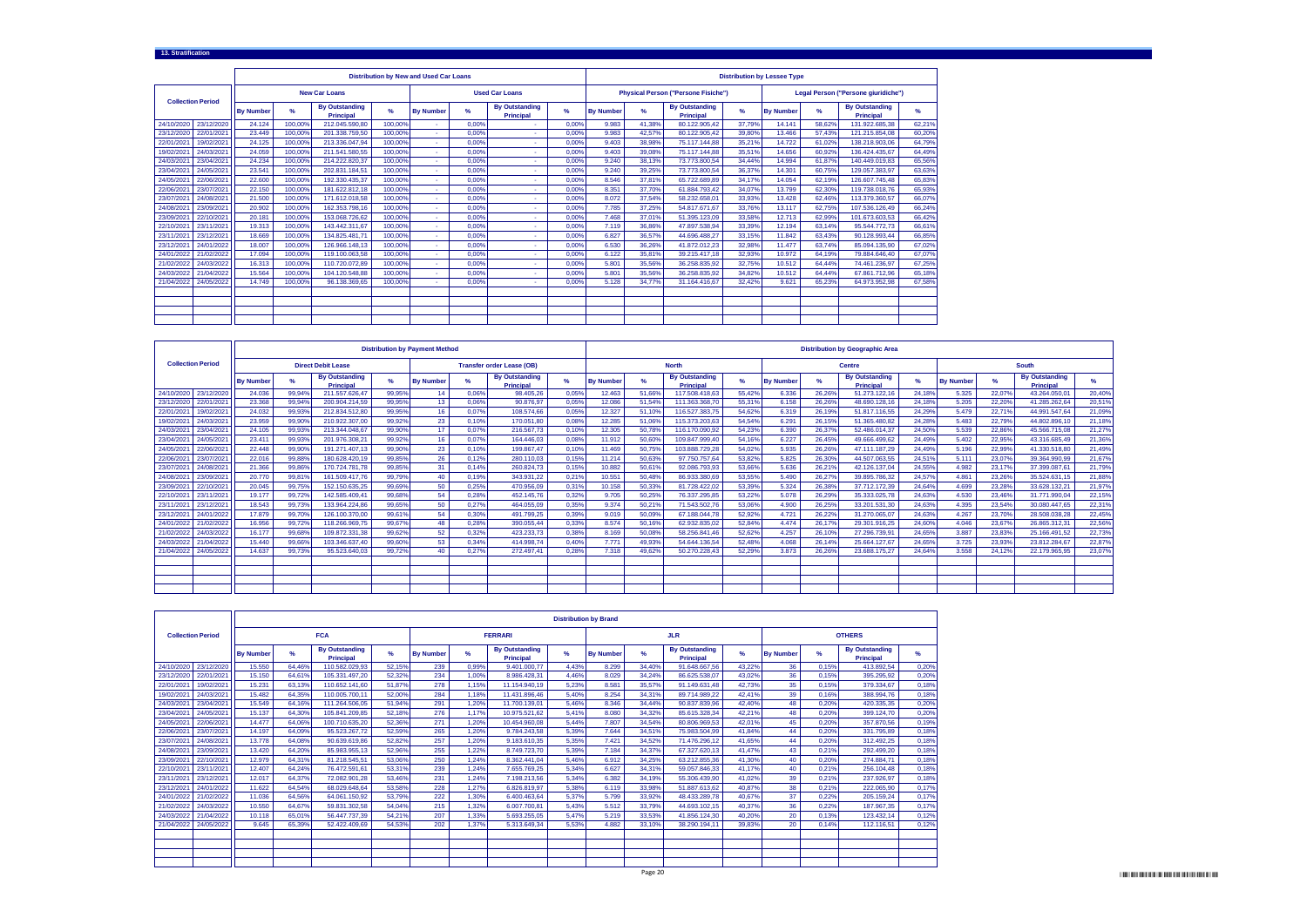| <b>Collection Period</b> |            |       | $\mathbf{2}$  |       | 3          |       |               |       | 5             |       |
|--------------------------|------------|-------|---------------|-------|------------|-------|---------------|-------|---------------|-------|
|                          | By NPV     | $\%$  | <b>By NPV</b> | %     | By NPV     | %     | <b>By NPV</b> | %     | <b>By NPV</b> | %     |
| 23/12/2020<br>24/10/2020 | 418.856,80 | 0,20% | 319.979,91    | 0.15% | 310.360,82 | 0.15% | 257.272,51    | 0.12% | 254.307,67    | 0,12% |
| 22/01/2021<br>23/12/2020 | 411.523,92 | 0,20% | 309.036,16    | 0.15% | 287.280,26 | 0.14% | 244.730,69    | 0,12% | 227.514,39    | 0,11% |
| 22/01/2021<br>19/02/2021 | 404.172,92 | 0.19% | 300.119,77    | 0.14% | 260.668.28 | 0.12% | 237.283.90    | 0.11% | 221.686,02    | 0,10% |
| 19/02/2021<br>24/03/2021 | 411.523,92 | 0.19% | 287.067.58    | 0.14% | 226.130.74 | 0.11% | 225.506.84    | 0.11% | 216.813,70    | 0,10% |
| 23/04/2021<br>24/03/2021 | 411.523,92 | 0.19% | 276.027.78    | 0.13% | 243.939.67 | 0.11% | 216.150.19    | 0.10% | 211.925,48    | 0,10% |
| 24/05/2021<br>23/04/2021 | 411.523,92 | 0,20% | 264.945,79    | 0,13% | 239.018,68 | 0,12% | 207.021,51    | 0,10% | 206.769,59    | 0,10% |
| 24/05/2021<br>22/06/2021 | 411.523,92 | 0.21% | 253.843,96    | 0.13% | 231.962,14 | 0,12% | 202.101,74    | 0.11% | 197.372,56    | 0,10% |
| 23/07/2021<br>22/06/2021 | 411.523,92 | 0,23% | 224.866,69    | 0,12% | 197.166,04 | 0.11% | 189.104,58    | 0.10% | 187.936,27    | 0,10% |
| 24/08/2021<br>23/07/2021 | 411.523,92 | 0.24% | 217.758,62    | 0.13% | 192.214,37 | 0.11% | 180.012,95    | 0.10% | 178.486,31    | 0,10% |
| 24/08/2021<br>23/09/2021 | 411.523,92 | 0,25% | 210.616,38    | 0,13% | 187.246,72 | 0.12% | 170.883,82    | 0.11% | 168.999,47    | 0,10% |
| 22/10/2021<br>23/09/2021 | 411.523,92 | 0.27% | 203.450.98    | 0.13% | 182.262,92 | 0.12% | 163.494.81    | 0.11% | 161.717,03    | 0,11% |
| 23/11/2021<br>22/10/2021 | 411.523,92 | 0,29% | 177.263,16    | 0,12% | 158.458,85 | 0,11% | 152.535,29    | 0,11% | 152.106,71    | 0,11% |
| 23/12/2021<br>23/11/2021 | 411.523,92 | 0.31% | 172.247.09    | 0.13% | 153.400,02 | 0.11% | 146.745,54    | 0.11% | 146.553,52    | 0,11% |
| 24/01/2022<br>23/12/2021 | 404.172,92 | 0.32% | 167.214.89    | 0.13% | 148.318.21 | 0.12% | 141.367.08    | 0.11% | 140.544,36    | 0.11% |
| 24/01/2022<br>21/02/2022 | 396.812,88 | 0,33% | 162.166,48    | 0,14% | 143.213,32 | 0,12% | 134.530,80    | 0,11% | 132.131,00    | 0,11% |
| 21/02/2022<br>24/03/2022 | 389.416,40 | 0,35% | 157.101,70    | 0.14% | 138.085.24 | 0.12% | 128.489.72    | 0.12% | 126.000,57    | 0,11% |
| 21/04/2022<br>24/03/2022 | 382.010,80 | 0,37% | 152.020,54    | 0.15% | 132.933.86 | 0.13% | 122.785.58    | 0,12% | 122.643,14    | 0,12% |
| 21/04/2022<br>24/05/2022 | 374.586,92 | 0.39% | 146.922,92    | 0,15% | 127.759,08 | 0.13% | 119.551.98    | 0.12% | 117.385,14    | 0,12% |
|                          |            |       |               |       |            |       |               |       |               |       |
|                          |            |       |               |       |            |       |               |       |               |       |
|                          |            |       |               |       |            |       |               |       |               |       |
|                          |            |       |               |       |            |       |               |       |               |       |

| <b>Collection Period</b> |            | 6          |       | 7          |       | 8          |       | 9          |       | 10         |                                                                     |
|--------------------------|------------|------------|-------|------------|-------|------------|-------|------------|-------|------------|---------------------------------------------------------------------|
|                          |            | By NPV     | $\%$  | By NPV     | %     | By NPV     | %     | By NPV     | %     | By NPV     | %                                                                   |
| 24/10/2020               | 23/12/2020 | 246.916,49 | 0,12% | 231.383,88 | 0,11% | 221.624,40 | 0,10% | 209.831,18 | 0,10% | 201.558,75 | 0,10%                                                               |
| 23/12/2020               | 22/01/2021 | 226.542,82 | 0.11% | 224.794,98 | 0.11% | 215.371,52 | 0.11% | 199.076,22 | 0,10% | 193.891,95 | 0,10%                                                               |
| 22/01/2021               | 19/02/2021 | 208.548,89 | 0,10% | 202.608,95 | 0.09% | 200.938,28 | 0.09% | 188.289,90 | 0,09% | 186.193,35 | 0,09%                                                               |
| 19/02/2021               | 24/03/2021 | 201.152,38 | 0,10% | 195.394,90 | 0,09% | 180.358,21 | 0.09% | 178.462,65 | 0,08% | 178.071,32 | 0,08%                                                               |
| 24/03/2021               | 23/04/2021 | 203.741,40 | 0,10% | 194.294,71 | 0,09% | 193.235,89 | 0,09% | 177.730,17 | 0,08% | 170.700,15 | 0,08%                                                               |
| 23/04/2021               | 24/05/2021 | 188.335,03 | 0,09% | 187.414,21 | 0,09% | 176.910,87 | 0,09% | 162.905,25 | 0,08% | 158.278,33 | 0,08%                                                               |
| 24/05/2021               | 22/06/2021 | 183.411,92 | 0,10% | 180.135,34 | 0,09% | 154.768,84 | 0,08% | 154.114,94 | 0,08% | 150.061,94 | 0,08%                                                               |
| 22/06/2021               | 23/07/2021 | 178.466,45 | 0,10% | 173.614,20 | 0,10% | 151.467,76 | 0,08% | 151.062,80 | 0,08% | 145.111.68 | 0,08%                                                               |
| 23/07/2021               | 24/08/2021 | 173.498,50 | 0.10% | 167.652,77 | 0,10% | 148.147,50 | 0,09% | 147.992,98 | 0,09% | 140.145,11 | 0,08%                                                               |
| 24/08/2021               | 23/09/2021 | 168.507,99 | 0,10% | 161.673,04 | 0.10% | 144.905,40 | 0,09% | 144.807,98 | 0,09% | 135.162,19 | 0,08%                                                               |
| 23/09/2021               | 22/10/2021 | 156.247,71 | 0,10% | 141.799,91 | 0,09% | 141.449,12 | 0.09% | 130.162,86 | 0,09% | 130.161,69 | 0,09%                                                               |
| 22/10/2021               | 23/11/2021 | 149.669,32 | 0.10% | 138.676,44 | 0,10% | 138.070,78 | 0,10% | 127.475,55 | 0,09% | 125.147,08 | 0,09%                                                               |
| 23/11/2021               | 23/12/2021 | 143.645,25 | 0.11% | 135.534,88 | 0.10% | 134.672,82 | 0,10% | 124.772,22 | 0,09% | 120.114,79 | 0,09%                                                               |
| 23/12/2021               | 24/01/2022 | 138.179,69 | 0.11% | 132.375,10 | 0,10% | 131.255,16 | 0,10% | 122.051,61 | 0,10% | 115.932,77 | 0,09%                                                               |
| 24/01/2022               | 21/02/2022 | 129.197,03 | 0,11% | 127.817,68 | 0.11% | 119.339,73 | 0,10% | 112.825,23 | 0,09% | 112.776,26 | 0,09%                                                               |
| 21/02/2022               | 24/03/2022 | 125.483,83 | 0.11% | 124.360,26 | 0,11% | 116.610,39 | 0.11% | 109.969,01 | 0,10% | 109.790,02 | 0,10%                                                               |
| 24/03/2022               | 21/04/2022 | 122.428,76 | 0,12% | 119.981,49 | 0,12% | 113.872,59 | 0,11% | 109.978,11 | 0.11% | 108.167,80 | 0,10%                                                               |
| 21/04/2022               | 24/05/2022 | 116.347,83 | 0,12% | 113.301,52 | 0,12% | 111.125,88 | 0,12% | 104.229,29 | 0.11% | 103.997,68 | 0,11%                                                               |
|                          |            |            |       |            |       |            |       |            |       |            |                                                                     |
|                          |            |            |       |            |       |            |       |            |       |            |                                                                     |
|                          |            |            |       |            |       |            |       |            |       |            |                                                                     |
|                          |            |            |       |            |       | Page 21    |       |            |       |            | וסטו וווה מוזור ווסור בוסור מוזור ומסורת ווסור מוזור לבנסת הנוסד. ב |